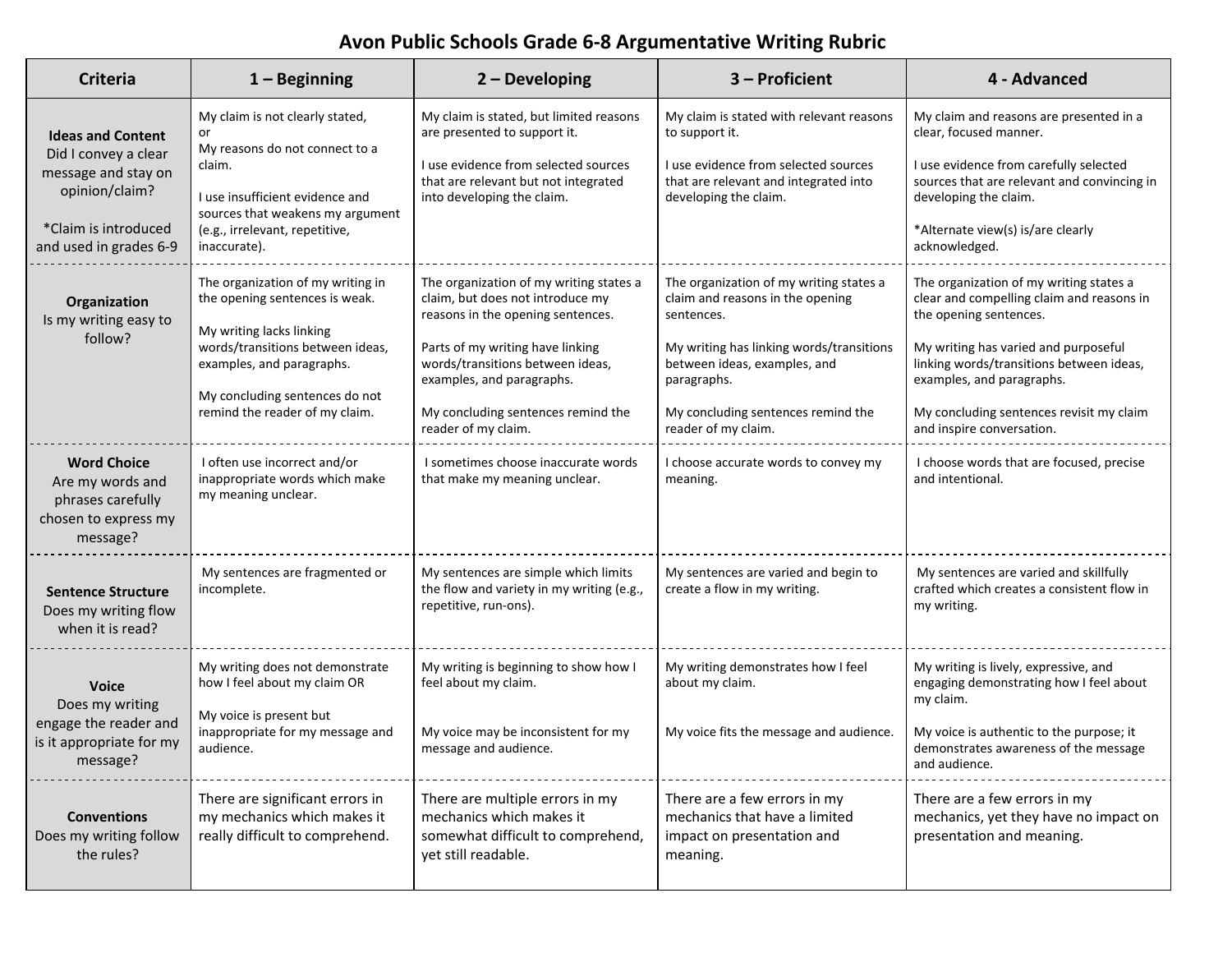### **Argumentative Writing Rubric Aligned to ELA State Standards, Grade 6**

[CCSS.ELA-LITERACY.W.6.1](http://www.corestandards.org/ELA-Literacy/W/6/1/) Write arguments to support claims with clear reasons and relevant evidence.

| <b>Criteria</b>                                                                                                                                                                                                                                                                                                                                                                                                                                                                                                                                                                                                                                                                                                                                                                                                                                                                                                                                                                                                                                                                                                                                                                             | $1 -$ Beginning                                                                                                                                                                                                                      | $2 - Developing$                                                                                                                                                                                                                                                                   | 3 - Proficient                                                                                                                                                                                                                                    | 4 - Advanced                                                                                                                                                                                                                                                                                             |
|---------------------------------------------------------------------------------------------------------------------------------------------------------------------------------------------------------------------------------------------------------------------------------------------------------------------------------------------------------------------------------------------------------------------------------------------------------------------------------------------------------------------------------------------------------------------------------------------------------------------------------------------------------------------------------------------------------------------------------------------------------------------------------------------------------------------------------------------------------------------------------------------------------------------------------------------------------------------------------------------------------------------------------------------------------------------------------------------------------------------------------------------------------------------------------------------|--------------------------------------------------------------------------------------------------------------------------------------------------------------------------------------------------------------------------------------|------------------------------------------------------------------------------------------------------------------------------------------------------------------------------------------------------------------------------------------------------------------------------------|---------------------------------------------------------------------------------------------------------------------------------------------------------------------------------------------------------------------------------------------------|----------------------------------------------------------------------------------------------------------------------------------------------------------------------------------------------------------------------------------------------------------------------------------------------------------|
| <b>Standards Aligned with Ideas and Content</b><br>CCSS.ELA-LITERACY.W.6.1 Write arguments to support claims with clear reasons and relevant evidence.<br>CCSS.ELA-LITERACY.W.6.1.A Introduce claim(s) and organize the reasons and evidence clearly.<br>CCSS.ELA-LITERACY.W.6.1.B Support claim(s) with clear reasons and relevant evidence, using credible sources and demonstrating an understanding of the topic or text.<br>CCSS.ELA-LITERACY.W.6.1.C Use words, phrases, and clauses to clarify the relationships among claim(s) and reasons.<br>CCSS.ELA-LITERACY.W.6.1.D Establish and maintain a formal style.<br>CCSS.ELA-LITERACY.W.6.1.E Provide a concluding statement or section that follows from the argument presented.<br>CCSS.ELA-LITERACY.W.6.7 Conduct short research projects to answer a question, drawing on several sources and refocusing the inquiry when appropriate.<br>CCSS.ELA-LITERACY.W.6.8 Gather relevant information from multiple print and digital sources; assess the credibility of each source; and quote or paraphrase the data and<br>conclusions of others while avoiding plagiarism and providing basic bibliographic information for sources. |                                                                                                                                                                                                                                      |                                                                                                                                                                                                                                                                                    |                                                                                                                                                                                                                                                   |                                                                                                                                                                                                                                                                                                          |
| <b>Ideas and Content</b><br>Did I convey a clear<br>message and stay on<br>opinion/claim?<br>*Claim is introduced<br>and used in grades 6-9                                                                                                                                                                                                                                                                                                                                                                                                                                                                                                                                                                                                                                                                                                                                                                                                                                                                                                                                                                                                                                                 | My claim is not clearly stated,<br>or<br>My reasons do not connect to a<br>claim.<br>I use insufficient evidence and<br>sources that weakens my argument<br>(e.g., irrelevant, repetitive,<br>inaccurate).                           | My claim is stated, but limited reasons<br>are presented to support it.<br>I use evidence from selected sources<br>that are relevant but not integrated<br>into developing the claim.                                                                                              | My claim is stated with relevant reasons<br>to support it.<br>I use evidence from selected sources<br>that are relevant and integrated into<br>developing the claim.                                                                              | My claim and reasons are presented in a<br>clear, focused manner.<br>I use evidence from carefully selected<br>sources that are relevant and convincing in<br>developing the claim.<br>*Alternate view(s) is/are clearly<br>acknowledged.                                                                |
| <b>Standards Aligned with Organization</b><br>CCSS.ELA-LITERACY.W.6.1.A Introduce claim(s) and organize the reasons and evidence clearly.<br>CCSS.ELA-LITERACY.W.6.1.B Support claim(s) with clear reasons and relevant evidence, using credible sources and demonstrating an understanding of the topic or text.<br>CCSS.ELA-LITERACY.W.6.1.C Use words, phrases, and clauses to clarify the relationships among claim(s) and reasons.<br>CCSS.ELA-LITERACY.W.6.1.D Establish and maintain a formal style.<br>CCSS.ELA-LITERACY.W.6.1.E Provide a concluding statement or section that follows from the argument presented.                                                                                                                                                                                                                                                                                                                                                                                                                                                                                                                                                                |                                                                                                                                                                                                                                      |                                                                                                                                                                                                                                                                                    |                                                                                                                                                                                                                                                   |                                                                                                                                                                                                                                                                                                          |
| Organization<br>Is my writing easy to<br>follow?                                                                                                                                                                                                                                                                                                                                                                                                                                                                                                                                                                                                                                                                                                                                                                                                                                                                                                                                                                                                                                                                                                                                            | The organization of my writing in<br>the opening sentences is weak.<br>My writing lacks linking<br>words/transitions between ideas,<br>examples, and paragraphs.<br>My concluding sentences do not<br>remind the reader of my claim. | The organization of my writing states a<br>claim, but does not introduce my<br>reasons in the opening sentences.<br>Parts of my writing have linking<br>words/transitions between ideas,<br>examples, and paragraphs.<br>My concluding sentences remind the<br>reader of my claim. | The organization of my writing states a<br>claim and reasons in the opening<br>sentences.<br>My writing has linking words/transitions<br>between ideas, examples, and<br>paragraphs.<br>My concluding sentences remind the<br>reader of my claim. | The organization of my writing states a<br>clear and compelling claim and reasons in<br>the opening sentences.<br>My writing has varied and purposeful<br>linking words/transitions between ideas,<br>examples, and paragraphs.<br>My concluding sentences revisit my claim<br>and inspire conversation. |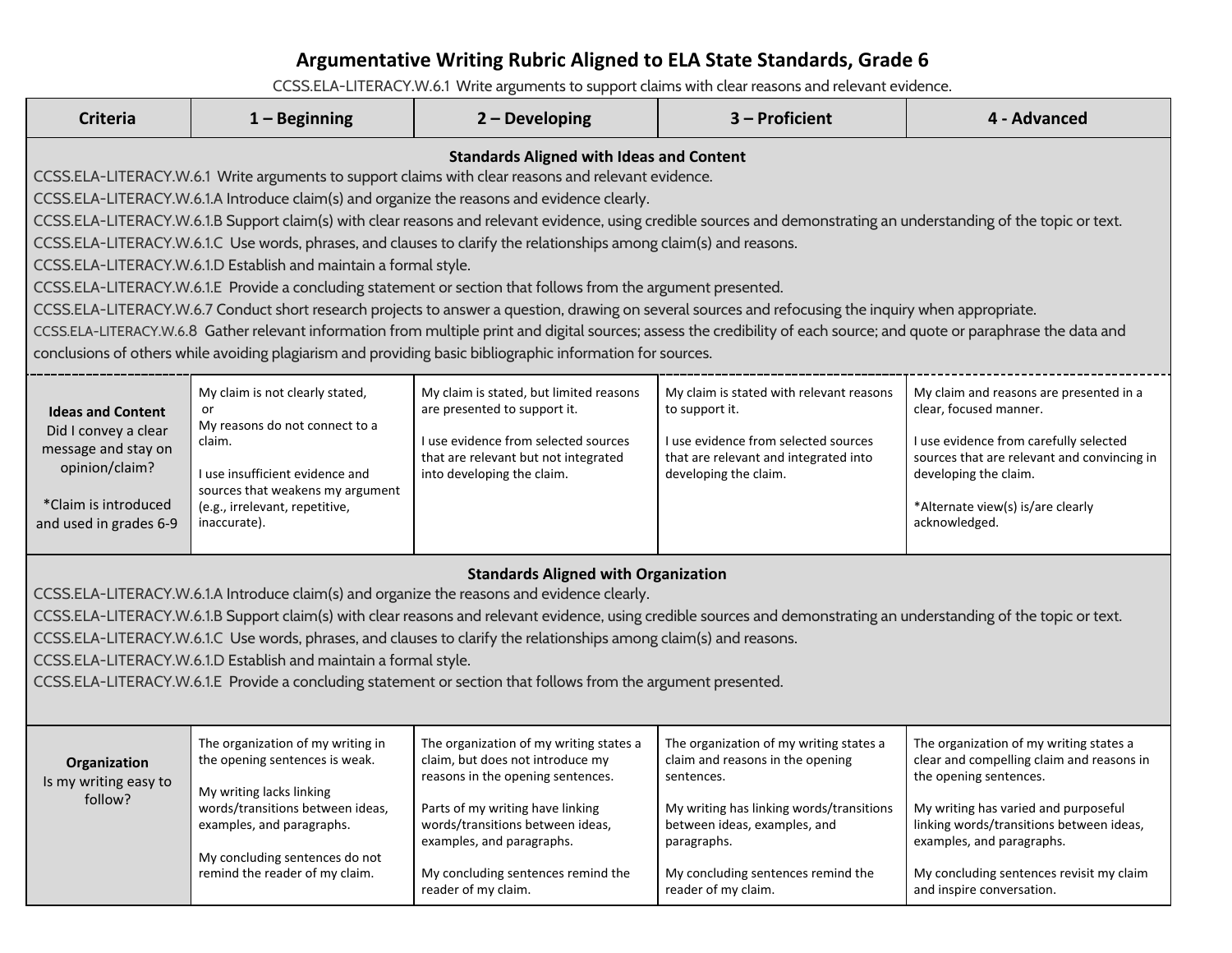|                                                                                                                                                                           |                                                                                     | <b>Standards Aligned to Word Choice</b>                                                                              |                                                                                                                                                                           |                                                                                   |
|---------------------------------------------------------------------------------------------------------------------------------------------------------------------------|-------------------------------------------------------------------------------------|----------------------------------------------------------------------------------------------------------------------|---------------------------------------------------------------------------------------------------------------------------------------------------------------------------|-----------------------------------------------------------------------------------|
|                                                                                                                                                                           |                                                                                     |                                                                                                                      | CCSS.ELA-LITERACY.L.6.1 Demonstrate command of the conventions of standard English grammar and usage when writing or speaking.                                            |                                                                                   |
|                                                                                                                                                                           |                                                                                     |                                                                                                                      | CCSS.ELA-LITERACY.L.6.1.E Recognize variations from standard English in their own and others' writing and speaking, and identify and use strategies to improve expression |                                                                                   |
| in conventional language.                                                                                                                                                 |                                                                                     |                                                                                                                      |                                                                                                                                                                           |                                                                                   |
|                                                                                                                                                                           |                                                                                     | CCSS.ELA-LITERACY.L.6.3 Use knowledge of language and its conventions when writing, speaking, reading, or listening. |                                                                                                                                                                           |                                                                                   |
|                                                                                                                                                                           |                                                                                     | CCSS.ELA-LITERACY.L.6.3.A Vary sentence patterns for meaning, reader/listener interest, and style.*                  |                                                                                                                                                                           |                                                                                   |
|                                                                                                                                                                           | CCSS.ELA-LITERACY.L.6.3.B Maintain consistency in style and tone.*                  |                                                                                                                      |                                                                                                                                                                           |                                                                                   |
| <b>Word Choice</b>                                                                                                                                                        | I often use incorrect and/or                                                        | I sometimes choose inaccurate words                                                                                  | I choose accurate words to convey my                                                                                                                                      | I choose words that are focused, precise                                          |
| Are my words and                                                                                                                                                          | inappropriate words which make<br>my meaning unclear.                               | that make my meaning unclear.                                                                                        | meaning.                                                                                                                                                                  | and intentional.                                                                  |
| phrases carefully                                                                                                                                                         |                                                                                     |                                                                                                                      |                                                                                                                                                                           |                                                                                   |
| chosen to express my<br>message?                                                                                                                                          |                                                                                     |                                                                                                                      |                                                                                                                                                                           |                                                                                   |
|                                                                                                                                                                           |                                                                                     |                                                                                                                      |                                                                                                                                                                           |                                                                                   |
|                                                                                                                                                                           |                                                                                     | <b>Standards Aligned to Sentence Structure</b>                                                                       |                                                                                                                                                                           |                                                                                   |
|                                                                                                                                                                           |                                                                                     |                                                                                                                      | CCSS.ELA-LITERACY.W.6.4 Produce clear and coherent writing in which the development, organization, and style are appropriate to task, purpose, and audience.              |                                                                                   |
|                                                                                                                                                                           | (Grade-specific expectations for writing types are defined in standards 1-3 above.) |                                                                                                                      | CCSS.ELA-LITERACY.L.6.1 Demonstrate command of the conventions of standard English grammar and usage when writing or speaking.                                            |                                                                                   |
|                                                                                                                                                                           |                                                                                     | CCSS.ELA-LITERACY.L.6.1.A Ensure that pronouns are in the proper case (subjective, objective, possessive).           |                                                                                                                                                                           |                                                                                   |
|                                                                                                                                                                           | CCSS.ELA-LITERACY.L.6.1.B Use intensive pronouns (e.g., myself, ourselves).         |                                                                                                                      |                                                                                                                                                                           |                                                                                   |
|                                                                                                                                                                           |                                                                                     | CCSS.ELA-LITERACY.L.6.1.C Recognize and correct inappropriate shifts in pronoun number and person.*                  |                                                                                                                                                                           |                                                                                   |
|                                                                                                                                                                           |                                                                                     | CCSS.ELA-LITERACY.L.6.1.D Recognize and correct vague pronouns (i.e., ones with unclear or ambiguous antecedents).*  |                                                                                                                                                                           |                                                                                   |
|                                                                                                                                                                           |                                                                                     |                                                                                                                      | CCSS.ELA-LITERACY.L.6.1.E Recognize variations from standard English in their own and others' writing and speaking, and identify and use strategies to improve expression |                                                                                   |
| in conventional language                                                                                                                                                  |                                                                                     |                                                                                                                      |                                                                                                                                                                           |                                                                                   |
|                                                                                                                                                                           |                                                                                     |                                                                                                                      |                                                                                                                                                                           |                                                                                   |
|                                                                                                                                                                           |                                                                                     | CCSS.ELA-LITERACY.L.6.3 Use knowledge of language and its conventions when writing, speaking, reading, or listening. |                                                                                                                                                                           |                                                                                   |
|                                                                                                                                                                           | My sentences are fragmented or                                                      | My sentences are simple which limits                                                                                 | My sentences are varied and begin to                                                                                                                                      | My sentences are varied and skillfully                                            |
| <b>Sentence Structure</b>                                                                                                                                                 | incomplete.                                                                         | the flow and variety in my writing (e.g.,<br>repetitive, run-ons).                                                   | create a flow in my writing.                                                                                                                                              | crafted which creates a consistent flow in<br>my writing.                         |
| Does my writing flow<br>when it is read?                                                                                                                                  |                                                                                     |                                                                                                                      |                                                                                                                                                                           |                                                                                   |
|                                                                                                                                                                           |                                                                                     |                                                                                                                      |                                                                                                                                                                           |                                                                                   |
|                                                                                                                                                                           |                                                                                     | <b>Standards Aligned to Voice</b>                                                                                    |                                                                                                                                                                           |                                                                                   |
|                                                                                                                                                                           |                                                                                     | CCSS.ELA-LITERACY.L.6.3 Use knowledge of language and its conventions when writing, speaking, reading, or listening. |                                                                                                                                                                           |                                                                                   |
| CCSS.ELA-LITERACY.L.6.3.A Vary sentence patterns for meaning, reader/listener interest, and style.*<br>CCSS.ELA-LITERACY.L.6.3.B Maintain consistency in style and tone.* |                                                                                     |                                                                                                                      |                                                                                                                                                                           |                                                                                   |
|                                                                                                                                                                           |                                                                                     |                                                                                                                      |                                                                                                                                                                           |                                                                                   |
|                                                                                                                                                                           | My writing does not demonstrate<br>how I feel about my claim OR                     | My writing is beginning to show how I<br>feel about my claim.                                                        | My writing demonstrates how I feel<br>about my claim.                                                                                                                     | My writing is lively, expressive, and<br>engaging demonstrating how I feel about  |
| <b>Voice</b><br>Does my writing                                                                                                                                           |                                                                                     |                                                                                                                      |                                                                                                                                                                           | my claim.                                                                         |
| engage the reader and                                                                                                                                                     | My voice is present but                                                             |                                                                                                                      |                                                                                                                                                                           |                                                                                   |
| is it appropriate for my                                                                                                                                                  | inappropriate for my message and<br>audience.                                       | My voice may be inconsistent for my<br>message and audience.                                                         | My voice fits the message and audience.                                                                                                                                   | My voice is authentic to the purpose; it<br>demonstrates awareness of the message |
| message?                                                                                                                                                                  |                                                                                     |                                                                                                                      |                                                                                                                                                                           | and audience.                                                                     |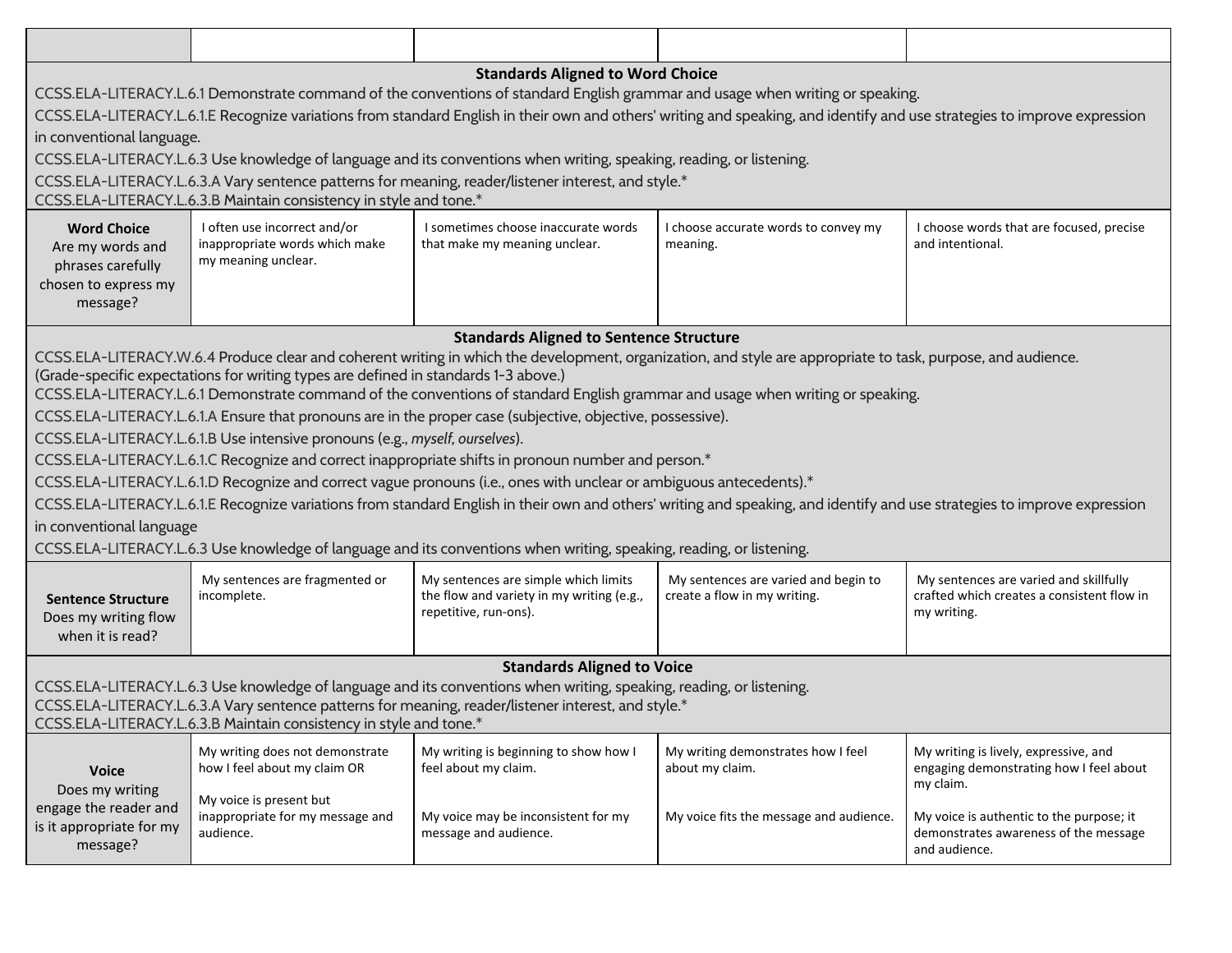| <b>Standards Aligned to Conventions</b>                                                                              |                                                                                                   |                                                                                                                            |                                                                                                                                           |                                                                                                    |
|----------------------------------------------------------------------------------------------------------------------|---------------------------------------------------------------------------------------------------|----------------------------------------------------------------------------------------------------------------------------|-------------------------------------------------------------------------------------------------------------------------------------------|----------------------------------------------------------------------------------------------------|
|                                                                                                                      |                                                                                                   |                                                                                                                            | CCSS.ELA-LITERACY.L.6.2Demonstrate command of the conventions of standard English capitalization, punctuation, and spelling when writing. |                                                                                                    |
|                                                                                                                      |                                                                                                   | CCSS.ELA-LITERACY.L.6.2.A Use punctuation (commas, parentheses, dashes) to set off nonrestrictive/parenthetical elements.* |                                                                                                                                           |                                                                                                    |
| CCSS.ELA-LITERACY.L.6.2.B Spell correctly.                                                                           |                                                                                                   |                                                                                                                            |                                                                                                                                           |                                                                                                    |
| CCSS.ELA-LITERACY.L.6.3 Use knowledge of language and its conventions when writing, speaking, reading, or listening. |                                                                                                   |                                                                                                                            |                                                                                                                                           |                                                                                                    |
| <b>Conventions</b><br>Does my writing follow<br>the rules?                                                           | There are significant errors in<br>my mechanics which makes it<br>really difficult to comprehend. | There are multiple errors in my<br>mechanics which makes it<br>somewhat difficult to comprehend,<br>yet still readable.    | There are a few errors in my<br>mechanics that have a limited<br>impact on presentation and<br>meaning.                                   | There are a few errors in my<br>mechanics, yet they have no impact on<br>presentation and meaning. |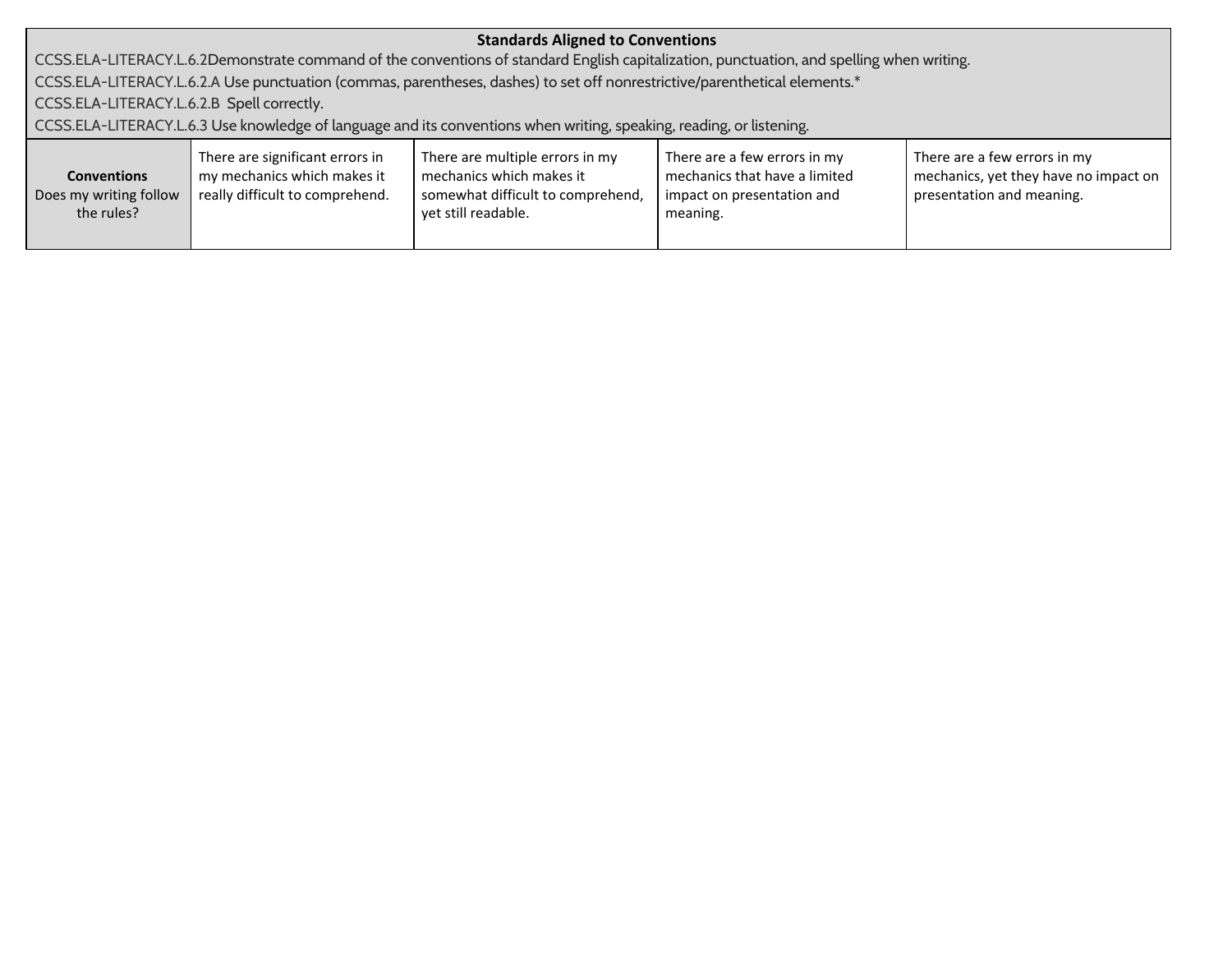# **Avon Public Schools Grade 4-8 Informative Writing Rubric**

| <b>Criteria</b>                                                                              | $1 -$ Beginning                                                                                                                                                                                                           | 2 - Developing                                                                                                                                                                                                                                | 3 – Proficient                                                                                                                                                                                         | 4 - Advanced                                                                                                                                                                                                                                                                                                                                               |
|----------------------------------------------------------------------------------------------|---------------------------------------------------------------------------------------------------------------------------------------------------------------------------------------------------------------------------|-----------------------------------------------------------------------------------------------------------------------------------------------------------------------------------------------------------------------------------------------|--------------------------------------------------------------------------------------------------------------------------------------------------------------------------------------------------------|------------------------------------------------------------------------------------------------------------------------------------------------------------------------------------------------------------------------------------------------------------------------------------------------------------------------------------------------------------|
| <b>Ideas and Content</b><br>Did I provide a clear<br>explanation with focused<br>support?    | My topic is not clearly stated<br>and/or<br>My ideas do not connect to the topic.<br>I use insufficient evidence and sources<br>to develop the topic (e.g., irrelevant,<br>repetitive, inaccurate).                       | My topic is stated, but limited evidence is<br>presented to support my ideas.<br>Evidence from selected sources that are<br>relevant but not integrated into developing<br>the topic.                                                         | My topic is clearly stated.<br>My evidence supports my main idea.<br>I use evidence from selected sources that are<br>relevant and integrated into developing the<br>topic.                            | My topic is presented in a clear, focused<br>manner.<br>My main ideas are thoughtfully supported<br>with specific and relevant, details (e.g.,<br>quotes, facts, statistics, anecdotes) that<br>provide a clear and focused explanation.<br>I use evidence from carefully selected sources<br>that are relevant and convincing in developing<br>the topic. |
| Organization<br>Is my writing easy to follow?                                                | My topic is unclear or missing in the<br>opening sentences.<br>My writing lacks linking<br>words/transitions between ideas,<br>examples, and paragraphs.<br>Concluding sentences do not remind<br>the reader of my topic. | I state a topic in the opening sentences, but<br>do not introduce my evidence.<br>Parts of my writing have linking<br>words/transitions between ideas, examples,<br>and paragraphs.<br>Concluding sentences remind the reader of<br>my topic. | I clearly state a topic in the opening<br>sentences.<br>My writing has linking words/transitions<br>between ideas, examples, and paragraphs.<br>Concluding sentences remind the reader of<br>my topic. | I state a clear topic in the opening sentences<br>and introduce my evidence.<br>My writing has varied and purposeful linking<br>words/transitions between ideas, examples,<br>and paragraphs.<br>Concluding sentences revisit my topic and<br>conversation.                                                                                                |
| <b>Word Choice</b><br>Are my words and phrases<br>carefully chosen to express<br>my message? | I often use incorrect and/or<br>inappropriate words for the topic<br>which makes my meaning unclear.                                                                                                                      | I sometimes choose inaccurate words for the<br>topic that makes my meaning unclear.                                                                                                                                                           | I choose relevant and accurate words for the<br>topic to convey my meaning.                                                                                                                            | I choose words for the topic that are focused,<br>precise, and intentional.                                                                                                                                                                                                                                                                                |
| <b>Sentence Structure</b><br>Does my writing flow when it<br>is read?                        | My sentences are fragmented or<br>incomplete.                                                                                                                                                                             | My sentences are simple, which limits the<br>flow and variety in my writing (e.g. repetitive,<br>run-ons).                                                                                                                                    | My sentences are varied and begin to create a<br>flow in my writing.                                                                                                                                   | My sentences are varied and skillfully crafted<br>which creates a consistent flow in my writing.                                                                                                                                                                                                                                                           |
| Voice<br>Is my writing engaging and<br>appropriate for my reader<br>and purpose?             | My writing does not demonstrate my<br>understanding about the topic OR<br>My voice is present, but inappropriate<br>for my audience.                                                                                      | My writing is beginning to show a limited<br>understanding about the topic.<br>My voice may be inconsistent for my<br>audience.                                                                                                               | My writing demonstrates an understanding<br>about the topic.<br>My voice fits the audience.                                                                                                            | My writing is lively, expressive, and engaging<br>that demonstrates a strong understanding of<br>the topic.<br>My voice is authentic to the purpose; it<br>demonstrates awareness of the audience.                                                                                                                                                         |
| <b>Conventions</b><br>Does my writing follow the<br>rules?                                   | There are significant errors in my<br>mechanics which makes it really<br>difficult to comprehend.                                                                                                                         | There are multiple errors in my mechanics<br>which makes it somewhat difficult to<br>comprehend, yet still readable.                                                                                                                          | There are a few errors in my mechanics that<br>have a limited impact on presentation and<br>meaning.                                                                                                   | There are a few errors in my mechanics, yet<br>they have no impact on presentation and<br>meaning.                                                                                                                                                                                                                                                         |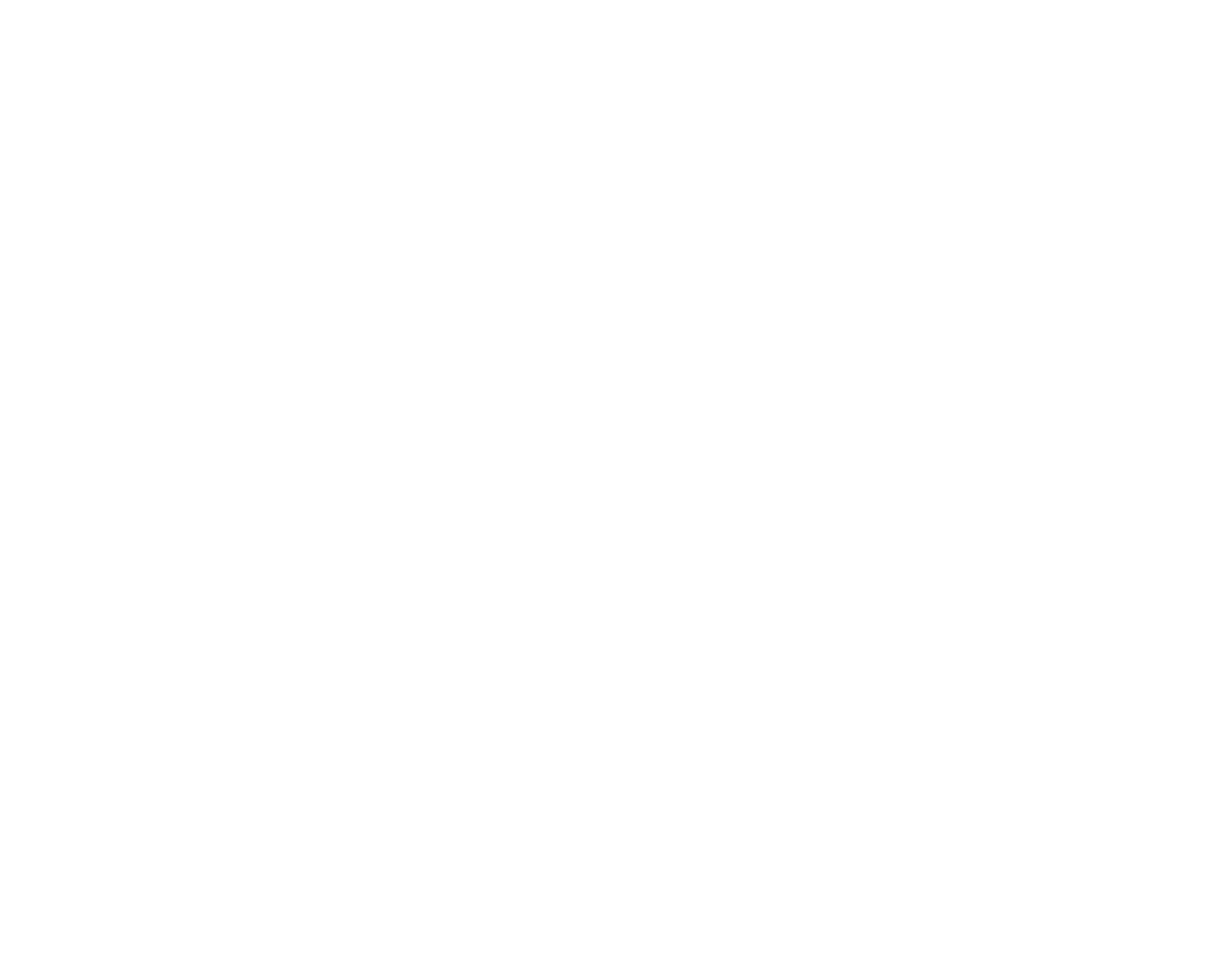#### **Informative Writing Rubric Aligned to ELA State Standards, Grade 6**

[CCSS.ELA-LITERACY.W.6.2](http://www.corestandards.org/ELA-Literacy/W/6/2/)Write informative/explanatory texts to examine a topic and convey ideas, concepts, and information through the selection, organization, and analysis of relevant content.

| <b>Criteria</b>                                                                                                                                                                                                                                                                                                                                                                                                                                                                                                                                                                                                                                                                                                                                                                                                                                                                                                                                                                                                                                                                                                                                                                                                                                                                                                                                                                                                                                                                                                                                                                                                             | $1 -$ Beginning                                                                                                                                                                                           | $2 - Developing$                                                                                                                                                                                  | 3 - Proficient                                                                                                                                                              | 4 - Advanced                                                                                                                                                                                                                                                                                                                                                 |
|-----------------------------------------------------------------------------------------------------------------------------------------------------------------------------------------------------------------------------------------------------------------------------------------------------------------------------------------------------------------------------------------------------------------------------------------------------------------------------------------------------------------------------------------------------------------------------------------------------------------------------------------------------------------------------------------------------------------------------------------------------------------------------------------------------------------------------------------------------------------------------------------------------------------------------------------------------------------------------------------------------------------------------------------------------------------------------------------------------------------------------------------------------------------------------------------------------------------------------------------------------------------------------------------------------------------------------------------------------------------------------------------------------------------------------------------------------------------------------------------------------------------------------------------------------------------------------------------------------------------------------|-----------------------------------------------------------------------------------------------------------------------------------------------------------------------------------------------------------|---------------------------------------------------------------------------------------------------------------------------------------------------------------------------------------------------|-----------------------------------------------------------------------------------------------------------------------------------------------------------------------------|--------------------------------------------------------------------------------------------------------------------------------------------------------------------------------------------------------------------------------------------------------------------------------------------------------------------------------------------------------------|
| <b>Standards Aligned to Ideas and Content</b><br>CCSS.ELA-LITERACY.W.6.2Write informative/explanatory texts to examine a topic and convey ideas, concepts, and information through the selection, organization, and<br>analysis of relevant content.<br>CCSS.ELA-LITERACY.W.6.2.A Introduce a topic; organize ideas, concepts, and information, using strategies such as definition, classification, comparison/contrast, and<br>cause/effect; include formatting (e.g., headings), graphics (e.g., charts, tables), and multimedia when useful to aiding comprehension.<br>CCSS.ELA-LITERACY.W.6.2.B Develop the topic with relevant facts, definitions, concrete details, quotations, or other information and examples.<br>CCSS.ELA-LITERACY.W.6.2.C Use appropriate transitions to clarify the relationships among ideas and concepts.<br>CCSS.ELA-LITERACY.W.6.2.D Use precise language and domain-specific vocabulary to inform about or explain the topic.<br>CCSS.ELA-LITERACY.W.6.2.E Establish and maintain a formal style.<br>CCSS.ELA-LITERACY.W.6.2.F Provide a concluding statement or section that follows from the information or explanation presented.<br>CCSS.ELA-LITERACY.W.6.7 Conduct short research projects to answer a question, drawing on several sources and refocusing the inquiry when appropriate.<br>CCSS.ELA-LITERACY.W.6.8 Gather relevant information from multiple print and digital sources; assess the credibility of each source; and quote or paraphrase the data and<br>conclusions of others while avoiding plagiarism and providing basic bibliographic information for sources. |                                                                                                                                                                                                           |                                                                                                                                                                                                   |                                                                                                                                                                             |                                                                                                                                                                                                                                                                                                                                                              |
| <b>Ideas and Content</b><br>Did I provide a clear<br>explanation with<br>focused support?                                                                                                                                                                                                                                                                                                                                                                                                                                                                                                                                                                                                                                                                                                                                                                                                                                                                                                                                                                                                                                                                                                                                                                                                                                                                                                                                                                                                                                                                                                                                   | My topic is not clearly stated<br>and/or<br>My ideas do not connect to the<br>topic.<br>I use insufficient evidence and<br>sources to develop the topic<br>(e.g., irrelevant, repetitive,<br>inaccurate). | My topic is stated, but limited<br>evidence is presented to support<br>my ideas.<br>I use evidence from selected<br>sources that are relevant but not<br>integrated into developing the<br>topic. | My topic is clearly stated.<br>My evidence supports my main idea.<br>I use evidence from selected sources<br>that are relevant and integrated into<br>developing the topic. | My topic is presented in a clear,<br>focused manner.<br>My main ideas are thoughtfully<br>supported with specific and relevant,<br>details (e.g., quotes, facts, statistics,<br>anecdotes) that provide a clear and<br>focused explanation.<br>I use evidence from carefully selected<br>sources that are relevant and<br>convincing in developing the topic |
|                                                                                                                                                                                                                                                                                                                                                                                                                                                                                                                                                                                                                                                                                                                                                                                                                                                                                                                                                                                                                                                                                                                                                                                                                                                                                                                                                                                                                                                                                                                                                                                                                             |                                                                                                                                                                                                           | <b>Standards Aligned to Organization</b><br>cause/effect; include formatting (e.g., headings), graphics (e.g., charts, tables), and multimedia when useful to aiding comprehension.               | CCSS.ELA-LITERACY.W.6.2.A Introduce a topic; organize ideas, concepts, and information, using strategies such as definition, classification, comparison/contrast, and       |                                                                                                                                                                                                                                                                                                                                                              |

[CCSS.ELA-LITERACY.W.6.2.B](http://www.corestandards.org/ELA-Literacy/W/6/2/b/) Develop the topic with relevant facts, definitions, concrete details, quotations, or other information and examples.

[CCSS.ELA-LITERACY.W.6.2.C](http://www.corestandards.org/ELA-Literacy/W/6/2/c/) Use appropriate transitions to clarify the relationships among ideas and concepts.

[CCSS.ELA-LITERACY.W.6.2.E](http://www.corestandards.org/ELA-Literacy/W/6/2/e/) Establish and maintain a formal style.

[CCSS.ELA-LITERACY.W.6.2.F](http://www.corestandards.org/ELA-Literacy/W/6/2/f/) Provide a concluding statement or section that follows from the information or explanation presented.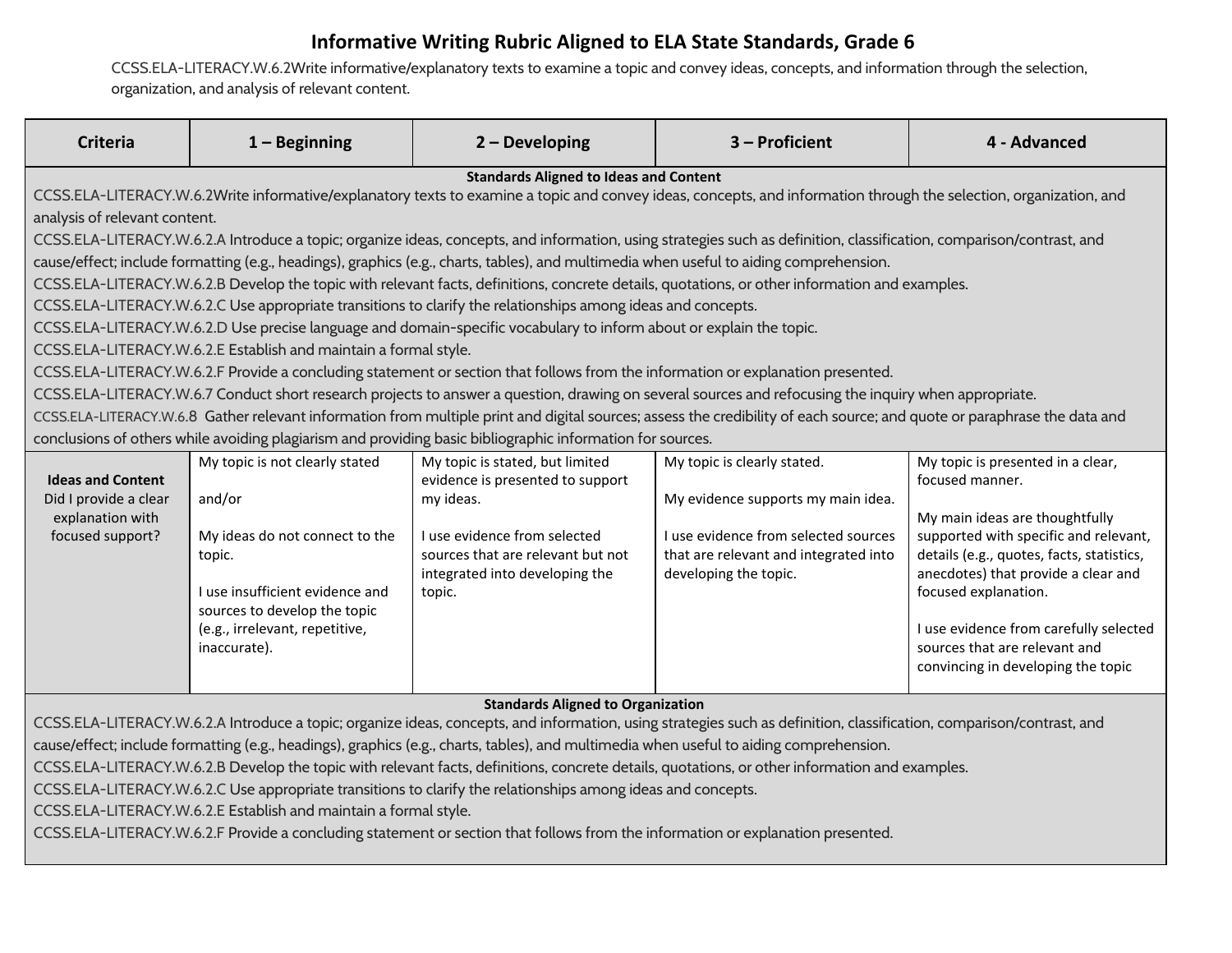|                                                                                                                      | My topic is unclear or missing in                                                   | I state a topic in the opening                                                                                       | I clearly state a topic in the opening                                                                                                                                    | I state a clear topic in the opening                                        |
|----------------------------------------------------------------------------------------------------------------------|-------------------------------------------------------------------------------------|----------------------------------------------------------------------------------------------------------------------|---------------------------------------------------------------------------------------------------------------------------------------------------------------------------|-----------------------------------------------------------------------------|
| Organization<br>Is my writing easy to                                                                                | the opening sentences.                                                              | sentences, but do not introduce my<br>evidence.                                                                      | sentences.                                                                                                                                                                | sentences and introduce my<br>evidence.                                     |
| follow?                                                                                                              | My writing lacks linking                                                            |                                                                                                                      | My writing has linking                                                                                                                                                    |                                                                             |
|                                                                                                                      | words/transitions between                                                           | Parts of my writing have linking                                                                                     | words/transitions between ideas,                                                                                                                                          | My writing has varied and purposeful                                        |
|                                                                                                                      | ideas, examples, and                                                                | words/transitions between ideas,                                                                                     | examples, and paragraphs.                                                                                                                                                 | linking words/transitions between                                           |
|                                                                                                                      | paragraphs.                                                                         | examples, and paragraphs.                                                                                            | My concluding sentences remind the                                                                                                                                        | ideas, examples, and paragraphs.                                            |
|                                                                                                                      | My concluding sentences do not                                                      | My concluding sentences remind                                                                                       | reader of my topic.                                                                                                                                                       | My concluding sentences revisit my                                          |
|                                                                                                                      | remind the reader of my topic.                                                      | the reader of my topic.                                                                                              |                                                                                                                                                                           | topic and inspire conversation.                                             |
|                                                                                                                      |                                                                                     | <b>Standards Aligned to Word Choice</b>                                                                              |                                                                                                                                                                           |                                                                             |
|                                                                                                                      |                                                                                     |                                                                                                                      | CCSS.ELA-LITERACY.L.6.1 Demonstrate command of the conventions of standard English grammar and usage when writing or speaking.                                            |                                                                             |
|                                                                                                                      |                                                                                     |                                                                                                                      | CCSS.ELA-LITERACY.L.6.1.E Recognize variations from standard English in their own and others' writing and speaking, and identify and use strategies to improve expression |                                                                             |
| in conventional language.                                                                                            |                                                                                     |                                                                                                                      |                                                                                                                                                                           |                                                                             |
|                                                                                                                      |                                                                                     | CCSS.ELA-LITERACY.L.6.3 Use knowledge of language and its conventions when writing, speaking, reading, or listening. |                                                                                                                                                                           |                                                                             |
|                                                                                                                      |                                                                                     | CCSS.ELA-LITERACY.L.6.3.A Vary sentence patterns for meaning, reader/listener interest, and style.*                  |                                                                                                                                                                           |                                                                             |
|                                                                                                                      | CCSS.ELA-LITERACY.L.6.3.B Maintain consistency in style and tone.*                  |                                                                                                                      |                                                                                                                                                                           |                                                                             |
| <b>Word Choice</b>                                                                                                   | I often use incorrect and/or<br>inappropriate words for the                         | I sometimes choose inaccurate<br>words for the topic that makes my                                                   | I choose relevant and accurate<br>words for the topic to convey my                                                                                                        | I choose words for the topic that are<br>focused, precise, and intentional. |
| Are my words and                                                                                                     | topic which makes my meaning                                                        | meaning unclear.                                                                                                     | meaning.                                                                                                                                                                  |                                                                             |
| phrases carefully                                                                                                    | unclear.                                                                            |                                                                                                                      |                                                                                                                                                                           |                                                                             |
| chosen to express my                                                                                                 |                                                                                     |                                                                                                                      |                                                                                                                                                                           |                                                                             |
| message?                                                                                                             |                                                                                     |                                                                                                                      |                                                                                                                                                                           |                                                                             |
|                                                                                                                      |                                                                                     | <b>Standards Aligned to Sentence Structure</b>                                                                       |                                                                                                                                                                           |                                                                             |
|                                                                                                                      |                                                                                     |                                                                                                                      | CCSS.ELA-LITERACY.W.6.4 Produce clear and coherent writing in which the development, organization, and style are appropriate to task, purpose, and audience.              |                                                                             |
|                                                                                                                      | (Grade-specific expectations for writing types are defined in standards 1-3 above.) |                                                                                                                      |                                                                                                                                                                           |                                                                             |
|                                                                                                                      |                                                                                     |                                                                                                                      | CCSS.ELA-LITERACY.L.6.1 Demonstrate command of the conventions of standard English grammar and usage when writing or speaking.                                            |                                                                             |
|                                                                                                                      |                                                                                     | CCSS.ELA-LITERACY.L.6.1.A Ensure that pronouns are in the proper case (subjective, objective, possessive).           |                                                                                                                                                                           |                                                                             |
|                                                                                                                      | CCSS.ELA-LITERACY.L.6.1.B Use intensive pronouns (e.g., myself, ourselves).         |                                                                                                                      |                                                                                                                                                                           |                                                                             |
|                                                                                                                      |                                                                                     | CCSS.ELA-LITERACY.L.6.1.C Recognize and correct inappropriate shifts in pronoun number and person.*                  |                                                                                                                                                                           |                                                                             |
|                                                                                                                      |                                                                                     | CCSS.ELA-LITERACY.L.6.1.D Recognize and correct vague pronouns (i.e., ones with unclear or ambiguous antecedents).*  |                                                                                                                                                                           |                                                                             |
|                                                                                                                      |                                                                                     |                                                                                                                      | CCSS.ELA-LITERACY.L.6.1.E Recognize variations from standard English in their own and others' writing and speaking, and identify and use strategies to improve expression |                                                                             |
| in conventional language                                                                                             |                                                                                     |                                                                                                                      |                                                                                                                                                                           |                                                                             |
| CCSS.ELA-LITERACY.L.6.3 Use knowledge of language and its conventions when writing, speaking, reading, or listening. |                                                                                     |                                                                                                                      |                                                                                                                                                                           |                                                                             |
|                                                                                                                      |                                                                                     |                                                                                                                      |                                                                                                                                                                           |                                                                             |
| <b>Sentence Structure</b>                                                                                            | My sentences are fragmented                                                         | My sentences are simple, which                                                                                       | My sentences are varied and begin                                                                                                                                         | My sentences are varied and skillfully                                      |
| Does my writing flow<br>when it is read?                                                                             | or incomplete.                                                                      | limits the flow and variety in my<br>writing (e.g. repetitive, run-ons).                                             | to create a flow in my writing.                                                                                                                                           | crafted which creates a consistent<br>flow in my writing.                   |
|                                                                                                                      |                                                                                     |                                                                                                                      |                                                                                                                                                                           |                                                                             |
|                                                                                                                      |                                                                                     | <b>Standards Aligned to Voice</b>                                                                                    |                                                                                                                                                                           |                                                                             |
|                                                                                                                      |                                                                                     | CCSS.ELA-LITERACY.L.6.3 Use knowledge of language and its conventions when writing, speaking, reading, or listening. |                                                                                                                                                                           |                                                                             |
| CCSS.ELA-LITERACY.L.6.3.A Vary sentence patterns for meaning, reader/listener interest, and style.*                  |                                                                                     |                                                                                                                      |                                                                                                                                                                           |                                                                             |

[CCSS.ELA-LITERACY.L.6.3.B](http://www.corestandards.org/ELA-Literacy/L/6/3/b/) Maintain consistency in style and tone.\*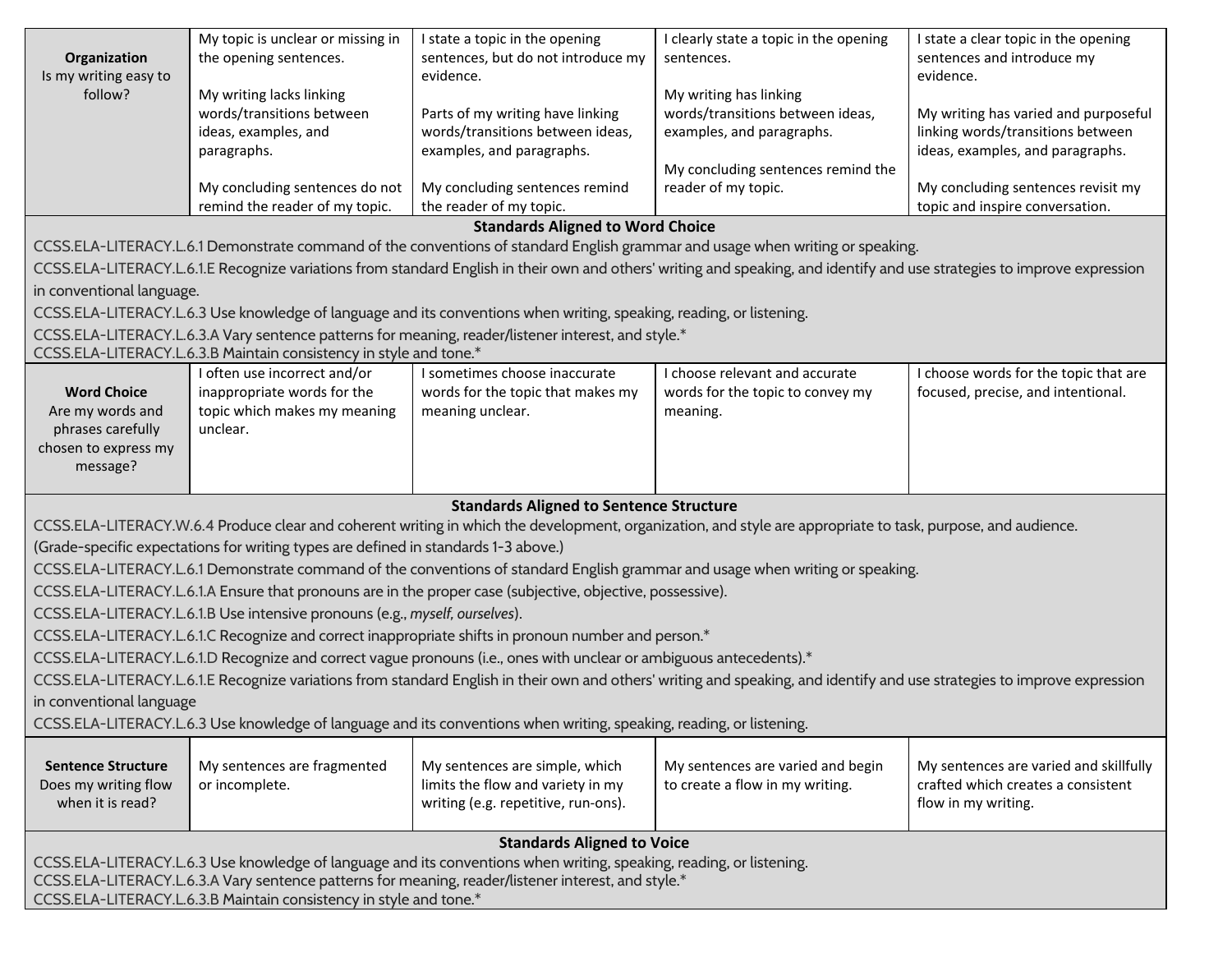| <b>Voice</b><br>Is my writing engaging<br>and appropriate for<br>my reader and | My writing does not<br>demonstrate my understanding<br>about the topic OR                         | My writing is beginning to show a<br>limited understanding about the<br>topic.                                             | My writing demonstrates an<br>understanding about the topic.                                                                              | My writing is lively, expressive, and<br>engaging that demonstrates a strong<br>understanding of the topic. |  |
|--------------------------------------------------------------------------------|---------------------------------------------------------------------------------------------------|----------------------------------------------------------------------------------------------------------------------------|-------------------------------------------------------------------------------------------------------------------------------------------|-------------------------------------------------------------------------------------------------------------|--|
| purpose?                                                                       | My voice is present, but                                                                          | My voice may be inconsistent for                                                                                           | My voice fits the audience.                                                                                                               | My voice is authentic to the purpose;                                                                       |  |
|                                                                                | inappropriate for my audience.                                                                    | my audience.                                                                                                               |                                                                                                                                           | it demonstrates awareness of the<br>audience.                                                               |  |
|                                                                                | <b>Standards Aligned to Conventions</b>                                                           |                                                                                                                            |                                                                                                                                           |                                                                                                             |  |
|                                                                                |                                                                                                   |                                                                                                                            | CCSS.ELA-LITERACY.L.6.2Demonstrate command of the conventions of standard English capitalization, punctuation, and spelling when writing. |                                                                                                             |  |
|                                                                                |                                                                                                   | CCSS.ELA-LITERACY.L.6.2.A Use punctuation (commas, parentheses, dashes) to set off nonrestrictive/parenthetical elements.* |                                                                                                                                           |                                                                                                             |  |
| CCSS.ELA-LITERACY.L.6.2.B Spell correctly.                                     |                                                                                                   |                                                                                                                            |                                                                                                                                           |                                                                                                             |  |
|                                                                                |                                                                                                   | CCSS.ELA-LITERACY.L.6.3 Use knowledge of language and its conventions when writing, speaking, reading, or listening.       |                                                                                                                                           |                                                                                                             |  |
| <b>Conventions</b><br>Does my writing follow<br>the rules?                     | There are significant errors in my<br>mechanics which makes it really<br>difficult to comprehend. | There are multiple errors in my<br>mechanics which makes it somewhat<br>difficult to comprehend, yet still<br>readable.    | There are a few errors in my mechanics<br>that have a limited impact on<br>presentation and meaning.                                      | There are a few errors in my mechanics,<br>yet they have no impact on presentation<br>and meaning.          |  |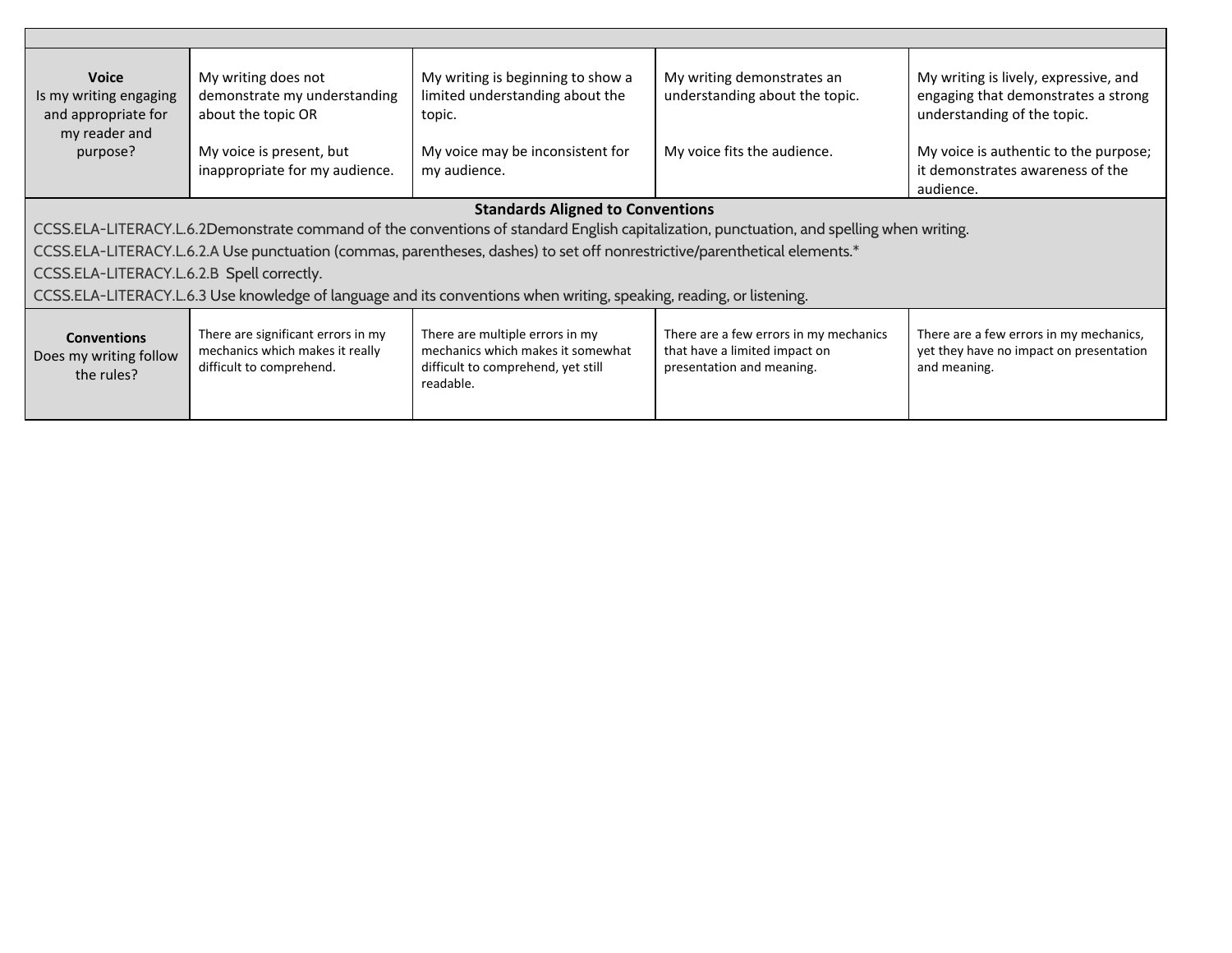### **Avon Public Schools Grades 4-8 Narrative Writing Rubric**

| <b>Criteria</b>                                                                                  | $1 -$ Beginning                                                                                                                                                                                                               | $2 - Developing$                                                                                                                                                                                                           | 3 - Proficient                                                                                                                                                                   | 4 - Advanced                                                                                                                                                                                                                                               |
|--------------------------------------------------------------------------------------------------|-------------------------------------------------------------------------------------------------------------------------------------------------------------------------------------------------------------------------------|----------------------------------------------------------------------------------------------------------------------------------------------------------------------------------------------------------------------------|----------------------------------------------------------------------------------------------------------------------------------------------------------------------------------|------------------------------------------------------------------------------------------------------------------------------------------------------------------------------------------------------------------------------------------------------------|
| <b>Ideas and Content</b><br>Was my message<br>clear?<br>Did I stay on topic?                     | My writing tells an incomplete<br>story, with little use of context,<br>narrative techniques and/or<br>characters.<br>My writing uses details, but they are<br>very general and/or unhelpful to<br>support story development. | My writing tells a partially complete<br>story with some use of context,<br>narrative techniques and/or characters.<br>My writing uses descriptive details, but<br>some are disconnected or distracting<br>from the story. | My writing tells a complete story<br>through the use of context, narrative<br>techniques and characters.<br>My writing uses descriptive details to<br>support story development. | My writing tells an engaging story<br>through the powerful use of context,<br>narrative techniques and characters.<br>My writing uses descriptive details to<br>create a realistic & complete depiction<br>of an event(s) to support story<br>development. |
| Organization<br>Is my writing easy to<br>follow?                                                 | My writing lacks an event<br>sequence.<br>My conclusion is not present or<br>disconnected from the story.                                                                                                                     | My writing shows an event sequence<br>that at times is out of order.<br>My conclusion is related but is abrupt<br>and unsatisfying.                                                                                        | My writing shows a well-structured<br>event sequence.<br>My conclusion effectively provides<br>closure to the story.                                                             | My writing shows a well-structured<br>event sequence that unfolds naturally<br>and logically.<br>My conclusion is skillfully written to<br>draw the story to an end in a satisfying<br>and thought-provoking way.                                          |
| <b>Word Choice</b><br>Are my words and<br>phrases carefully<br>chosen to express my<br>message?  | I use words that are ordinary or do<br>not help the reader create mental<br>images.                                                                                                                                           | I use general words to describe some<br>events, characters and feelings that<br>create weak mental images.                                                                                                                 | I use precise words to describe events,<br>characters and feelings that help create<br>strong mental images.                                                                     | I use precise, powerful words that<br>consistently create vivid mental images<br>and bring the story to life.                                                                                                                                              |
| <b>Sentence Fluency</b><br>Does my writing flow<br>when it is read?                              | My sentences are fragmented or<br>incomplete.                                                                                                                                                                                 | My sentences are simple which limits<br>the flow and variety in my writing (e.g.,<br>repetitive, run-ons).                                                                                                                 | My sentences are varied and begin to<br>create a flow in my writing.                                                                                                             | My sentences are varied and skillfully<br>crafted which creates a consistent flow<br>in my writing.                                                                                                                                                        |
| <b>Voice</b><br>Does my writing<br>engage the reader and<br>is it appropriate for my<br>message? | My voice is inappropriate for my<br>purpose and audience.                                                                                                                                                                     | My voice begins to address the purpose<br>and is somewhat engaging to the<br>audience.                                                                                                                                     | My voice fits the purpose and engages<br>the audience.                                                                                                                           | My voice is well-suited to the<br>purpose, it is lively and engages the<br>audience.                                                                                                                                                                       |
| <b>Conventions</b><br>Does my writing follow<br>the rules?                                       | There are significant errors in my<br>mechanics which makes it really<br>difficult to comprehend.                                                                                                                             | There are multiple errors in my<br>mechanics which makes it somewhat<br>difficult to comprehend, yet still<br>readable.                                                                                                    | There are a few errors in my mechanics<br>that have a limited impact on<br>presentation and meaning.                                                                             | There are a few errors in my mechanics,<br>yet they have no impact on presentation<br>and meaning.                                                                                                                                                         |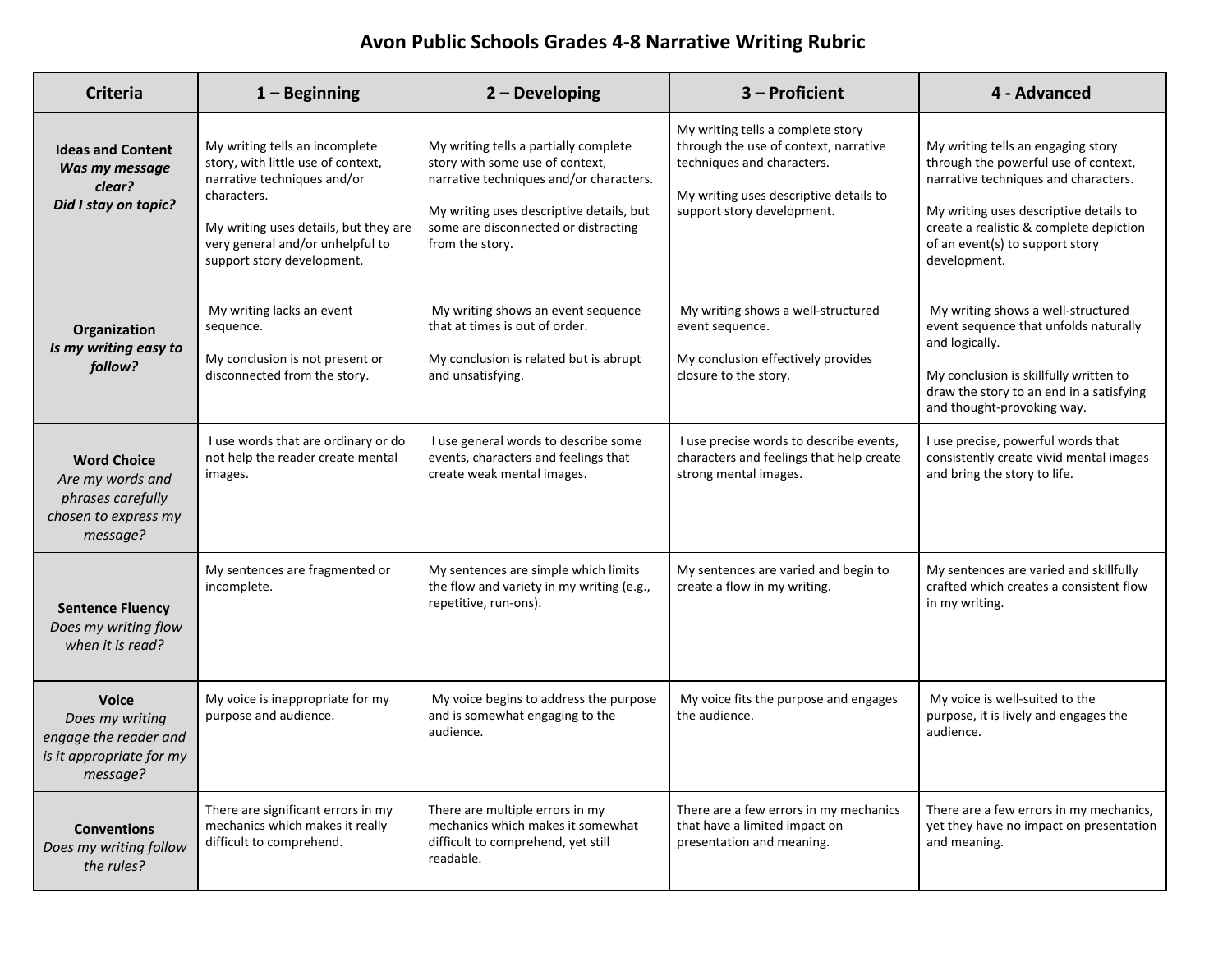#### **Narrative Writing Rubric Aligned to ELA State Standards, Grade 6**

[CCSS.ELA-LITERACY.W.6.3](http://www.corestandards.org/ELA-Literacy/W/6/3/) Write narratives to develop real or imagined experiences or events using effective technique, relevant descriptive details, and well-structured event sequences.

| <b>Criteria</b>                                                                                                                                                                                                                                                                                                                                                                                                                                                                                                                                                                                                                                                                                                                                                                                                                                                                                                                                                                                                                       | $1 -$ Beginning                                                                                                                                                                                                               | $2 - Developing$                                                                                                                                                                                                           | 3 - Proficient                                                                                                                                                                   | 4 - Advanced                                                                                                                                                                                                                                               |
|---------------------------------------------------------------------------------------------------------------------------------------------------------------------------------------------------------------------------------------------------------------------------------------------------------------------------------------------------------------------------------------------------------------------------------------------------------------------------------------------------------------------------------------------------------------------------------------------------------------------------------------------------------------------------------------------------------------------------------------------------------------------------------------------------------------------------------------------------------------------------------------------------------------------------------------------------------------------------------------------------------------------------------------|-------------------------------------------------------------------------------------------------------------------------------------------------------------------------------------------------------------------------------|----------------------------------------------------------------------------------------------------------------------------------------------------------------------------------------------------------------------------|----------------------------------------------------------------------------------------------------------------------------------------------------------------------------------|------------------------------------------------------------------------------------------------------------------------------------------------------------------------------------------------------------------------------------------------------------|
| <b>Standards Aligned to Ideas and Content</b><br>CCSS.ELA-LITERACY.W.6.3 Write narratives to develop real or imagined experiences or events using effective technique, relevant descriptive details, and well-structured<br>event sequences.<br>CCSS.ELA-LITERACY.W.6.3.A Engage and orient the reader by establishing a context and introducing a narrator and/or characters; organize an event sequence that unfolds<br>naturally and logically.<br>CCSS.ELA-LITERACY.W.6.3.B Use narrative techniques, such as dialogue, pacing, and description, to develop experiences, events, and/or characters.<br>CCSS.ELA-LITERACY.W.6.3.C Use a variety of transition words, phrases, and clauses to convey sequence and signal shifts from one time frame or setting to another.<br>CCSS.ELA-LITERACY.W.6.3.D Use precise words and phrases, relevant descriptive details, and sensory language to convey experiences and events.<br>CCSS.ELA-LITERACY.W.6.3.E Provide a conclusion that follows from the narrated experiences or events. |                                                                                                                                                                                                                               |                                                                                                                                                                                                                            |                                                                                                                                                                                  |                                                                                                                                                                                                                                                            |
| <b>Ideas and Content</b><br>Was my message<br>clear?<br>Did I stay on topic?                                                                                                                                                                                                                                                                                                                                                                                                                                                                                                                                                                                                                                                                                                                                                                                                                                                                                                                                                          | My writing tells an incomplete<br>story, with little use of context,<br>narrative techniques and/or<br>characters.<br>My writing uses details, but they are<br>very general and/or unhelpful to<br>support story development. | My writing tells a partially complete<br>story with some use of context,<br>narrative techniques and/or characters.<br>My writing uses descriptive details, but<br>some are disconnected or distracting<br>from the story. | My writing tells a complete story<br>through the use of context, narrative<br>techniques and characters.<br>My writing uses descriptive details to<br>support story development. | My writing tells an engaging story<br>through the powerful use of context,<br>narrative techniques and characters.<br>My writing uses descriptive details to<br>create a realistic & complete depiction<br>of an event(s) to support story<br>development. |
|                                                                                                                                                                                                                                                                                                                                                                                                                                                                                                                                                                                                                                                                                                                                                                                                                                                                                                                                                                                                                                       |                                                                                                                                                                                                                               | <b>Standards Aligned to Organization</b>                                                                                                                                                                                   |                                                                                                                                                                                  |                                                                                                                                                                                                                                                            |
| Organization<br>Is my writing easy to<br>follow?                                                                                                                                                                                                                                                                                                                                                                                                                                                                                                                                                                                                                                                                                                                                                                                                                                                                                                                                                                                      | My writing lacks an event<br>sequence.<br>My conclusion is not present or<br>disconnected from the story.                                                                                                                     | My writing shows an event sequence<br>that at times is out of order.<br>My conclusion is related but is abrupt<br>and unsatisfying.                                                                                        | My writing shows a well-structured<br>event sequence.<br>My conclusion effectively provides<br>closure to the story.                                                             | My writing shows a well-structured<br>event sequence that unfolds naturally<br>and logically.<br>My conclusion is skillfully written to<br>draw the story to an end in a satisfying<br>and thought-provoking way.                                          |
| <b>Standards Aligned to Word Choice</b><br>CCSS.ELA-LITERACY.L.6.1 Demonstrate command of the conventions of standard English grammar and usage when writing or speaking.<br>CCSS.ELA-LITERACY.L.6.1.E Recognize variations from standard English in their own and others' writing and speaking, and identify and use strategies to improve expression<br>in conventional language.<br>CCSS.ELA-LITERACY.L.6.3 Use knowledge of language and its conventions when writing, speaking, reading, or listening.<br>CCSS.ELA-LITERACY.L.6.3.A Vary sentence patterns for meaning, reader/listener interest, and style.*<br>CCSS.ELA-LITERACY.L.6.3.B Maintain consistency in style and tone.*                                                                                                                                                                                                                                                                                                                                              |                                                                                                                                                                                                                               |                                                                                                                                                                                                                            |                                                                                                                                                                                  |                                                                                                                                                                                                                                                            |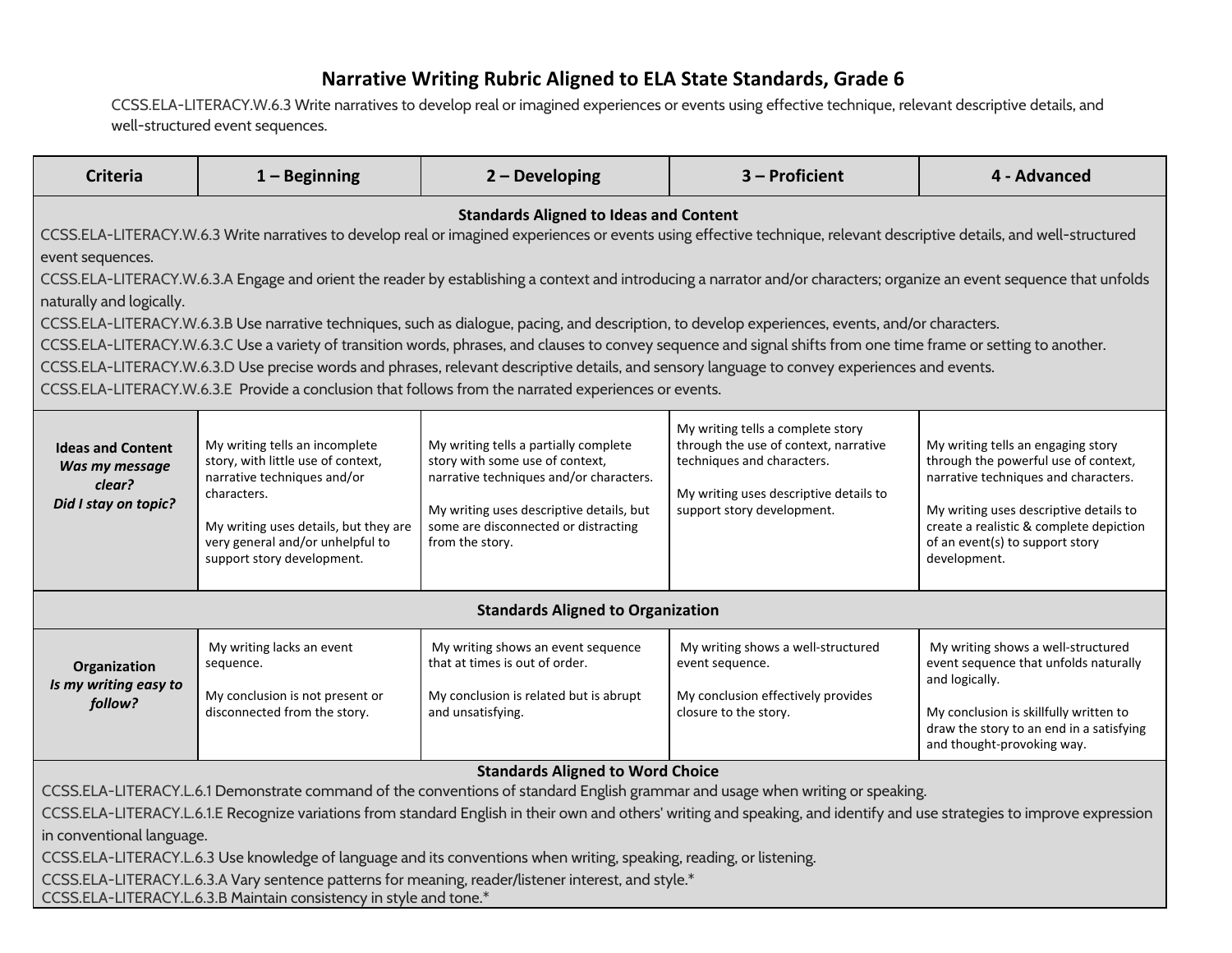|                                                                                                                                                                                      | I often use incorrect and/or                                                        | I sometimes choose inaccurate                                                                                              | I choose relevant and accurate                                                                                                                                            | I choose words for the topic that     |
|--------------------------------------------------------------------------------------------------------------------------------------------------------------------------------------|-------------------------------------------------------------------------------------|----------------------------------------------------------------------------------------------------------------------------|---------------------------------------------------------------------------------------------------------------------------------------------------------------------------|---------------------------------------|
| <b>Word Choice</b>                                                                                                                                                                   | inappropriate words for the                                                         | words for the topic that makes my                                                                                          | words for the topic to convey my                                                                                                                                          | are focused, precise, and             |
| Are my words and                                                                                                                                                                     | topic which makes my meaning                                                        | meaning unclear.                                                                                                           | meaning.                                                                                                                                                                  | intentional.                          |
| phrases carefully                                                                                                                                                                    | unclear.                                                                            |                                                                                                                            |                                                                                                                                                                           |                                       |
| chosen to express my                                                                                                                                                                 |                                                                                     |                                                                                                                            |                                                                                                                                                                           |                                       |
| message?                                                                                                                                                                             |                                                                                     |                                                                                                                            |                                                                                                                                                                           |                                       |
|                                                                                                                                                                                      |                                                                                     |                                                                                                                            |                                                                                                                                                                           |                                       |
|                                                                                                                                                                                      |                                                                                     | <b>Standards Aligned to Sentence Structure</b>                                                                             |                                                                                                                                                                           |                                       |
|                                                                                                                                                                                      |                                                                                     |                                                                                                                            | CCSS.ELA-LITERACY.W.6.4 Produce clear and coherent writing in which the development, organization, and style are appropriate to task, purpose, and audience.              |                                       |
|                                                                                                                                                                                      | (Grade-specific expectations for writing types are defined in standards 1-3 above.) |                                                                                                                            |                                                                                                                                                                           |                                       |
|                                                                                                                                                                                      |                                                                                     |                                                                                                                            | CCSS.ELA-LITERACY.L.6.1 Demonstrate command of the conventions of standard English grammar and usage when writing or speaking.                                            |                                       |
|                                                                                                                                                                                      |                                                                                     | CCSS.ELA-LITERACY.L.6.1.A Ensure that pronouns are in the proper case (subjective, objective, possessive).                 |                                                                                                                                                                           |                                       |
|                                                                                                                                                                                      | CCSS.ELA-LITERACY.L.6.1.B Use intensive pronouns (e.g., myself, ourselves).         |                                                                                                                            |                                                                                                                                                                           |                                       |
|                                                                                                                                                                                      |                                                                                     | CCSS.ELA-LITERACY.L.6.1.C Recognize and correct inappropriate shifts in pronoun number and person.*                        |                                                                                                                                                                           |                                       |
|                                                                                                                                                                                      |                                                                                     | CCSS.ELA-LITERACY.L.6.1.D Recognize and correct vague pronouns (i.e., ones with unclear or ambiguous antecedents).*        |                                                                                                                                                                           |                                       |
|                                                                                                                                                                                      |                                                                                     |                                                                                                                            | CCSS.ELA-LITERACY.L.6.1.E Recognize variations from standard English in their own and others' writing and speaking, and identify and use strategies to improve expression |                                       |
| in conventional language                                                                                                                                                             |                                                                                     |                                                                                                                            |                                                                                                                                                                           |                                       |
|                                                                                                                                                                                      |                                                                                     | CCSS.ELA-LITERACY.L.6.3 Use knowledge of language and its conventions when writing, speaking, reading, or listening.       |                                                                                                                                                                           |                                       |
|                                                                                                                                                                                      |                                                                                     |                                                                                                                            |                                                                                                                                                                           |                                       |
|                                                                                                                                                                                      |                                                                                     |                                                                                                                            |                                                                                                                                                                           |                                       |
| <b>Sentence Structure</b>                                                                                                                                                            | My sentences are fragmented                                                         | My sentences are simple, which                                                                                             | My sentences are varied and begin                                                                                                                                         | My sentences are varied and           |
| Does my writing flow                                                                                                                                                                 | or incomplete.                                                                      | limits the flow and variety in my                                                                                          | to create a flow in my writing.                                                                                                                                           | skillfully crafted which creates a    |
| when it is read?                                                                                                                                                                     |                                                                                     | writing (e.g. repetitive, run-ons).                                                                                        |                                                                                                                                                                           | consistent flow in my writing.        |
|                                                                                                                                                                                      |                                                                                     | <b>Standards Aligned to Voice</b>                                                                                          |                                                                                                                                                                           |                                       |
|                                                                                                                                                                                      |                                                                                     | CCSS.ELA-LITERACY.L.6.3 Use knowledge of language and its conventions when writing, speaking, reading, or listening.       |                                                                                                                                                                           |                                       |
|                                                                                                                                                                                      |                                                                                     | CCSS.ELA-LITERACY.L.6.3.A Vary sentence patterns for meaning, reader/listener interest, and style.*                        |                                                                                                                                                                           |                                       |
|                                                                                                                                                                                      | CCSS.ELA-LITERACY.L.6.3.B Maintain consistency in style and tone.*                  |                                                                                                                            |                                                                                                                                                                           |                                       |
|                                                                                                                                                                                      |                                                                                     |                                                                                                                            |                                                                                                                                                                           |                                       |
| <b>Voice</b>                                                                                                                                                                         | My writing does not                                                                 | My writing is beginning to show a                                                                                          | My writing demonstrates an                                                                                                                                                | My writing is lively, expressive, and |
| Is my writing engaging                                                                                                                                                               | demonstrate my understanding                                                        | limited understanding about the                                                                                            | understanding about the topic.                                                                                                                                            | engaging that demonstrates a          |
| and appropriate for                                                                                                                                                                  | about the topic OR                                                                  | topic.                                                                                                                     |                                                                                                                                                                           | strong understanding of the topic.    |
| my reader and                                                                                                                                                                        |                                                                                     |                                                                                                                            |                                                                                                                                                                           |                                       |
| purpose?                                                                                                                                                                             | My voice is present, but                                                            | My voice may be inconsistent for                                                                                           | My voice fits the audience.                                                                                                                                               | My voice is authentic to the          |
|                                                                                                                                                                                      | inappropriate for my audience.                                                      | my audience.                                                                                                               |                                                                                                                                                                           | purpose; it demonstrates              |
|                                                                                                                                                                                      |                                                                                     |                                                                                                                            |                                                                                                                                                                           | awareness of the audience.            |
| <b>Standards Aligned to Conventions</b><br>CCSS.ELA-LITERACY.L.6.2Demonstrate command of the conventions of standard English capitalization, punctuation, and spelling when writing. |                                                                                     |                                                                                                                            |                                                                                                                                                                           |                                       |
|                                                                                                                                                                                      |                                                                                     |                                                                                                                            |                                                                                                                                                                           |                                       |
|                                                                                                                                                                                      |                                                                                     | CCSS.ELA-LITERACY.L.6.2.A Use punctuation (commas, parentheses, dashes) to set off nonrestrictive/parenthetical elements.* |                                                                                                                                                                           |                                       |
| CCSS.ELA-LITERACY.L.6.2.B Spell correctly.                                                                                                                                           |                                                                                     |                                                                                                                            |                                                                                                                                                                           |                                       |
| CCSS.ELA-LITERACY.L.6.3 Use knowledge of language and its conventions when writing, speaking, reading, or listening.                                                                 |                                                                                     |                                                                                                                            |                                                                                                                                                                           |                                       |
|                                                                                                                                                                                      |                                                                                     |                                                                                                                            |                                                                                                                                                                           |                                       |
|                                                                                                                                                                                      |                                                                                     |                                                                                                                            |                                                                                                                                                                           |                                       |
| <b>Conventions</b>                                                                                                                                                                   |                                                                                     | There are multiple errors in my                                                                                            |                                                                                                                                                                           |                                       |
|                                                                                                                                                                                      |                                                                                     | mechanics which makes it somewhat                                                                                          |                                                                                                                                                                           |                                       |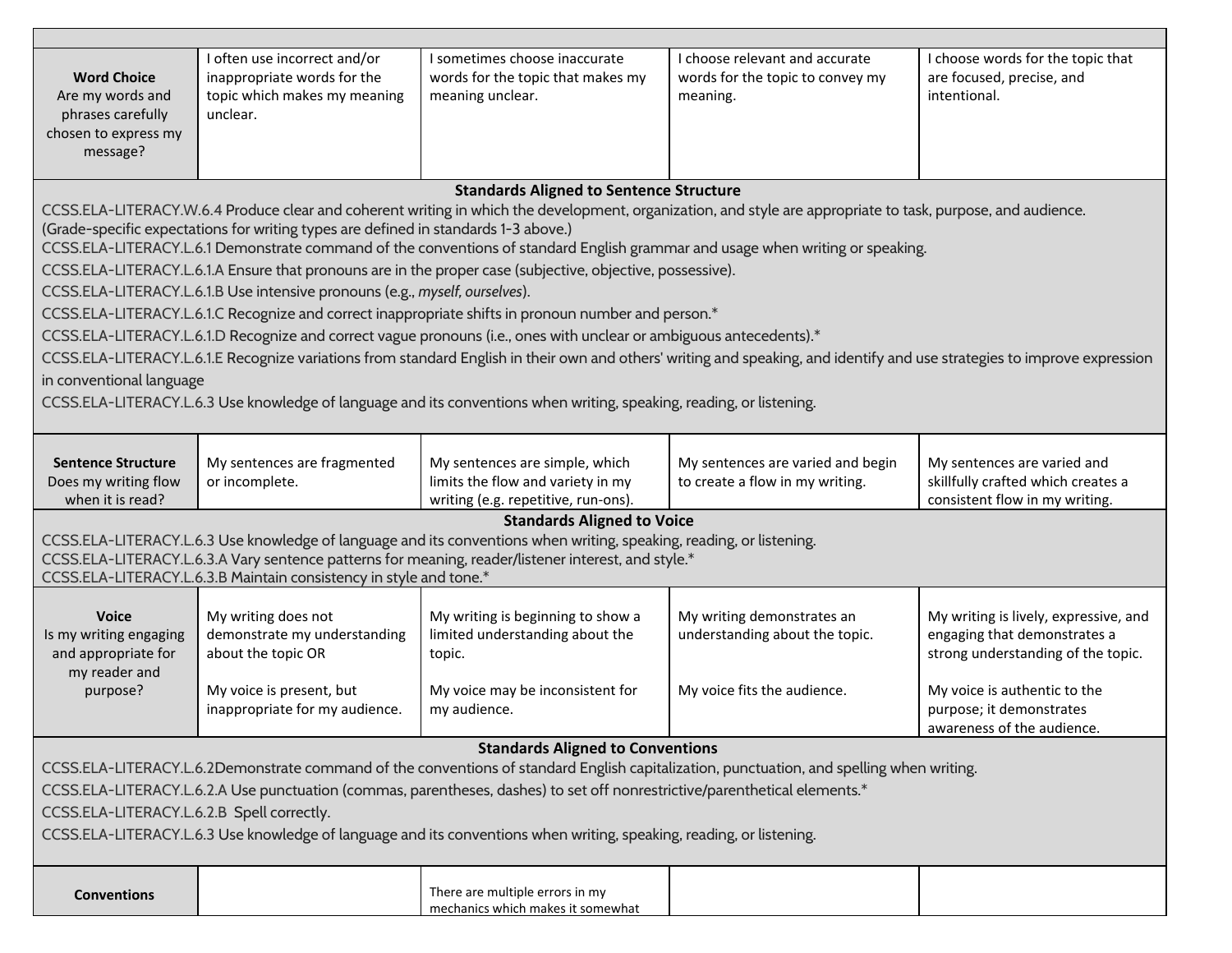| Does my writing follow | There are significant errors in my | difficult to comprehend, yet still | There are a few errors in my mechanics | I There are a few errors in my mechanics, |
|------------------------|------------------------------------|------------------------------------|----------------------------------------|-------------------------------------------|
| the rules?             | mechanics which makes it really    | readable.                          | that have a limited impact on          | vet they have no impact on                |
|                        | difficult to comprehend.           |                                    | presentation and meaning.              | presentation and meaning.                 |
|                        |                                    |                                    |                                        |                                           |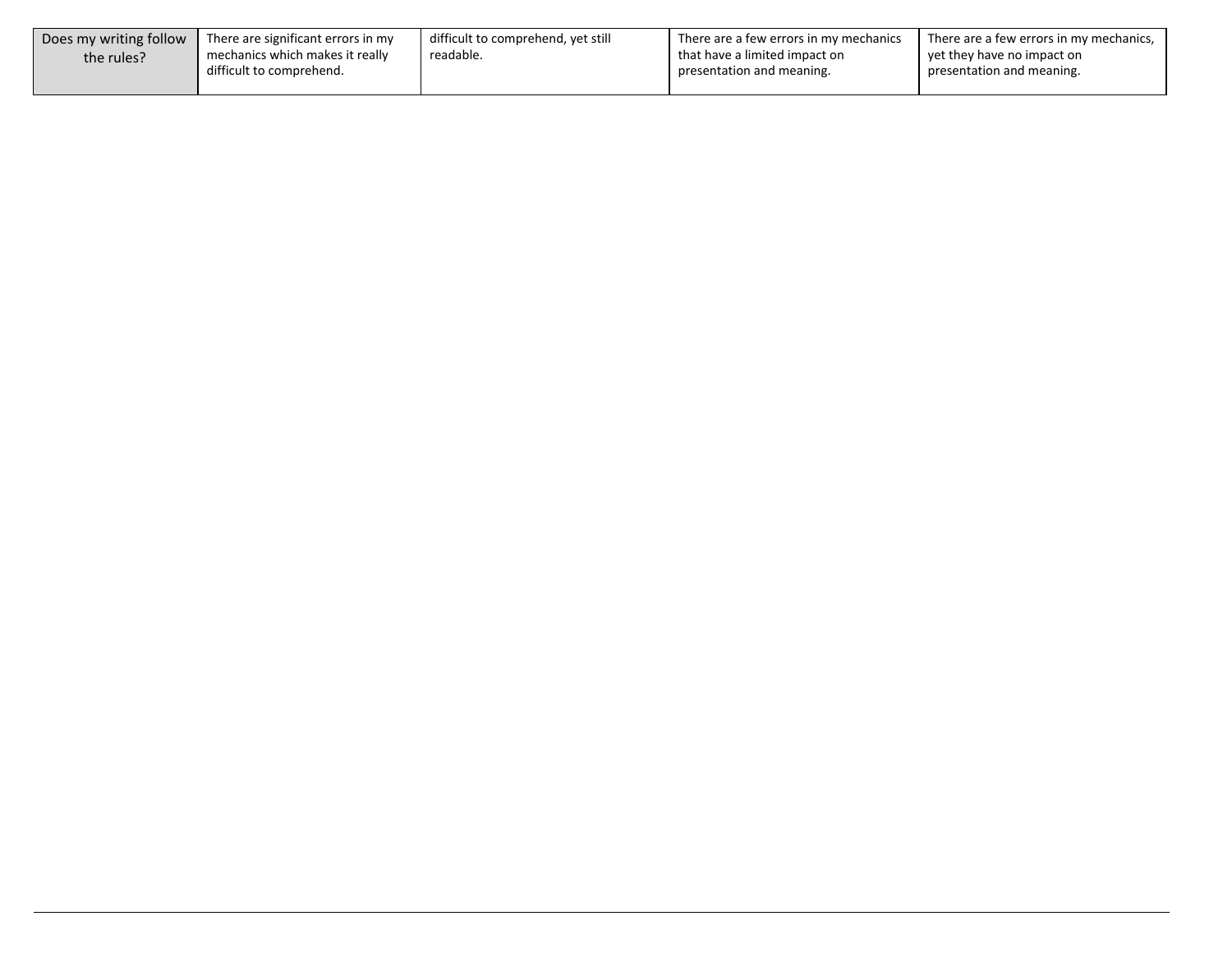#### **Avon Public Schools Grades 4-8 Presentation Rubric**

| <b>Criteria</b>                                                                                | $1 -$ Beginning                                                                                                                                                                                             | $2 - Developing$                                                                                                                                                                                                                     | 3-Proficient                                                                                                                                                                                                                | 4 - Advanced                                                                                                                                                                                                                                          |
|------------------------------------------------------------------------------------------------|-------------------------------------------------------------------------------------------------------------------------------------------------------------------------------------------------------------|--------------------------------------------------------------------------------------------------------------------------------------------------------------------------------------------------------------------------------------|-----------------------------------------------------------------------------------------------------------------------------------------------------------------------------------------------------------------------------|-------------------------------------------------------------------------------------------------------------------------------------------------------------------------------------------------------------------------------------------------------|
| <b>Ideas and</b><br>Content<br>Did I convey a clear<br>message and stay on<br>topic?           | My topic is not clearly stated<br>I don't include details in support of<br>my main idea/claim.                                                                                                              | My topic is stated and I present main<br>ideas to support the topic.<br>I don't share enough relevant details<br>to support my main idea/claim.                                                                                      | My topic and main ideas are clearly<br>stated.<br>My main ideas/claim are stated and the<br>supporting details are relevant to the<br>main idea/claim.                                                                      | My topic is presented in a clear,<br>focused manner that demonstrates<br>knowledge and understanding.<br>My main idea/claim are strongly<br>stated with supporting details that are<br>relevant and appropriate for the target<br>audience and topic. |
| Claim<br>Are my claims<br>compelling?                                                          | The claims I present to support my<br>main idea are not convincing or<br>logical.                                                                                                                           | Some of the claims I have presented<br>are convincing and logical but they do<br>not fully support the main idea.                                                                                                                    | All of my claims are convincing and<br>logical.                                                                                                                                                                             | My claims are so powerful they<br>influence the audience to reconsider<br>or accept the main idea.                                                                                                                                                    |
| <b>Word Choice</b><br>Are my words and<br>phrases carefully<br>chosen to express?              | My word choice is unclear or too<br>general.                                                                                                                                                                | My word choice is clear but lacks a<br>connection to the topic, purpose,<br>and/or audience.                                                                                                                                         | My word choice is clear and appropriate<br>for the topic, purpose, and audience.                                                                                                                                            | My word choice is powerful and adds<br>to the audience's understanding of the<br>topic.                                                                                                                                                               |
| Organization<br>Is my presentation<br>easy to follow?                                          | My presentation is missing an<br>introduction and/or a conclusion<br>which makes it difficult for my<br>audience to follow.                                                                                 | My presentation has an introduction<br>and a conclusion, but the lack of<br>transitions makes it difficult for my<br>audience to follow.                                                                                             | My presentation has an introduction,<br>transition between ideas, and a<br>conclusion so that my message can be<br>followed by my audience.                                                                                 | My presentation's organization adds<br>to my message: an introduction that<br>draws in the audience, smooth<br>transitions, and a conclusion that<br>reemphasizes my message.                                                                         |
| <b>Delivery</b><br>Does my<br>presentation support<br>my message?                              | I rarely or never look at my audience.<br>My gestures, posture, facial<br>expressions, and/or movement<br>distract from the presentation.<br>My voice keeps the audience from<br>understanding the message. | I look at my notes more than my<br>audience.<br>My gestures, posture, facial<br>expressions, and/or movements are<br>awkward during the presentation.<br>My voice is inconsistent: there are<br>moments of clarity and inaudibility. | I look at my audience more than my<br>notes.<br>My gestures, posture, facial expressions,<br>and movements fit the presentation.<br>My voice is clear and understandable.<br>(volume, rate, articulation,<br>pronunciation) | I look at my audience and use my<br>notes only as a guide.<br>My gestures, posture, facial<br>expressions, and movements add to<br>the presentation.<br>My voice is clear, understandable and<br>makes my presentation more<br>interesting.           |
| Presentation<br>Aid(s)<br>Do my presentation<br>aid(s) support the<br>topic and my<br>message? | My presentation aids are<br>inappropriate, or distract from my<br>message.                                                                                                                                  | My presentation aids support the<br>topic but generally do not add to my<br>message.                                                                                                                                                 | My presentation aids support the topic<br>and my message.                                                                                                                                                                   | My presentation aid(s) support the<br>topic and my message, as well as adds<br>value through audience engagement<br>(e.g., use of humor, pose thought<br>provoking questions, surveying,<br>including audio or video clips).                          |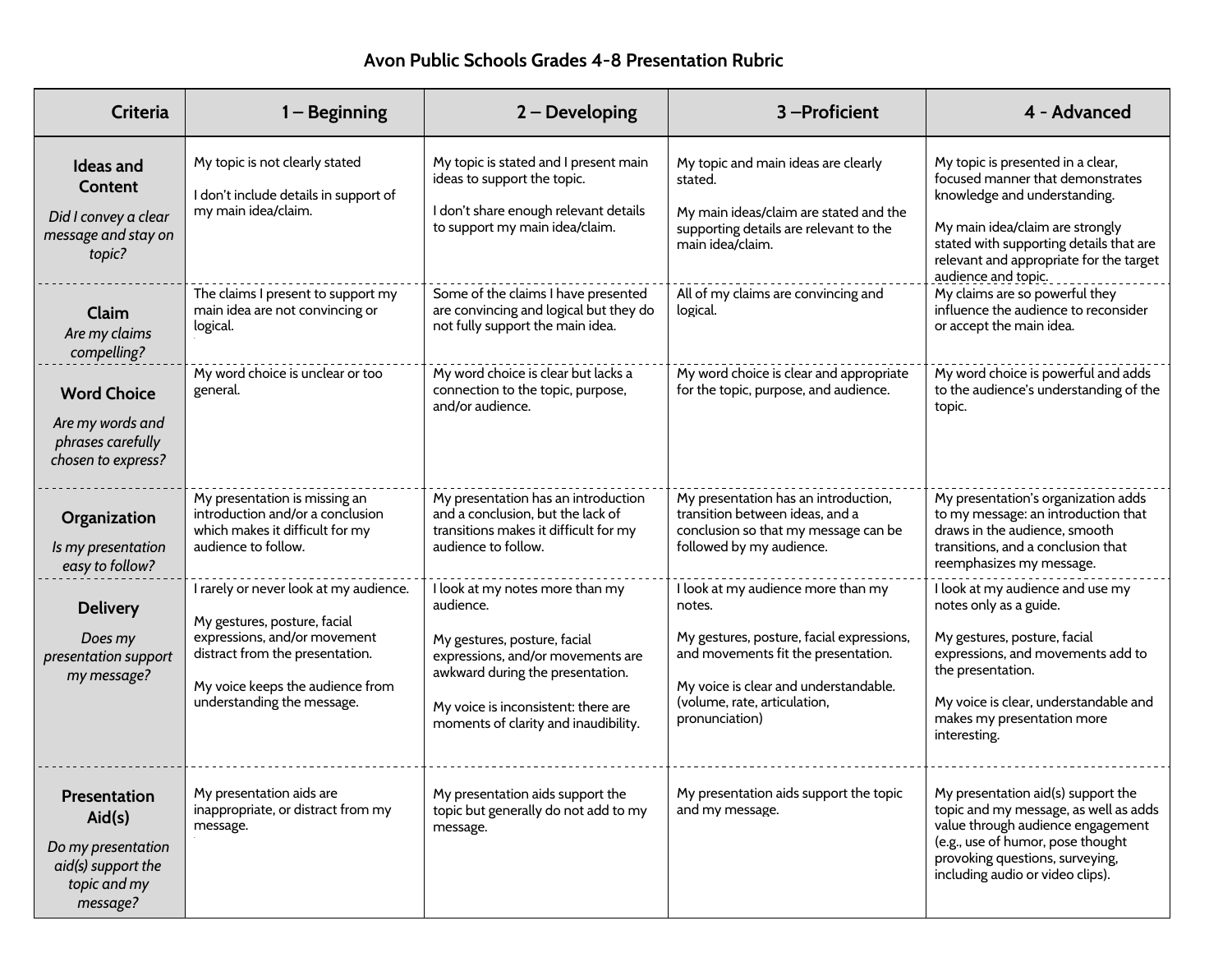| <b>Presentation Rubric Aligned to ELA State Standards, Grade 6</b> |  |
|--------------------------------------------------------------------|--|
|--------------------------------------------------------------------|--|

| <b>Criteria</b>                                                                                                                                                                                                                                                                                                                                    | $1 -$ Beginning                                                                   | $2 - Developing$                                                                                                  | 3-Proficient                                                                                                                                                             | 4 - Advanced                                                                                                                                 |
|----------------------------------------------------------------------------------------------------------------------------------------------------------------------------------------------------------------------------------------------------------------------------------------------------------------------------------------------------|-----------------------------------------------------------------------------------|-------------------------------------------------------------------------------------------------------------------|--------------------------------------------------------------------------------------------------------------------------------------------------------------------------|----------------------------------------------------------------------------------------------------------------------------------------------|
| <b>Standards Aligned to Ideas and Content</b><br>CCSS.ELA-LITERACY.W.6.1.A Introduce claim(s) and organize the reasons and evidence clearly.                                                                                                                                                                                                       |                                                                                   |                                                                                                                   |                                                                                                                                                                          |                                                                                                                                              |
| CCSS.ELA-LITERACY.W.6.1.B Support claim(s) with clear reasons and relevant evidence, using credible sources and demonstrating an understanding of the topic or text.<br>OR.                                                                                                                                                                        |                                                                                   |                                                                                                                   |                                                                                                                                                                          |                                                                                                                                              |
| CCSS.ELA-LITERACY.W.6.2.A Introduce a topic; organize ideas, concepts, and information, using strategies such as definition, classification, comparison/contrast, and<br>cause/effect; include formatting (e.g., headings), graphics (e.g., charts, tables), and multimedia when useful to aiding comprehension.                                   |                                                                                   |                                                                                                                   |                                                                                                                                                                          |                                                                                                                                              |
|                                                                                                                                                                                                                                                                                                                                                    |                                                                                   |                                                                                                                   | CCSS.ELA-LITERACY.W.6.2.B Develop the topic with relevant facts, definitions, concrete details, quotations, or other information and examples.                           |                                                                                                                                              |
|                                                                                                                                                                                                                                                                                                                                                    |                                                                                   |                                                                                                                   | CCSS.ELA-LITERACY.W.6.7 Conduct short research projects to answer a question, drawing on several sources and refocusing the inquiry when appropriate.                    |                                                                                                                                              |
|                                                                                                                                                                                                                                                                                                                                                    |                                                                                   |                                                                                                                   | CCSS.ELA-LITERACY.W.6.8 Gather relevant information from multiple print and digital sources; assess the credibility of each source; and quote or paraphrase the data and |                                                                                                                                              |
|                                                                                                                                                                                                                                                                                                                                                    |                                                                                   | conclusions of others while avoiding plagiarism and providing basic bibliographic information for sources.        |                                                                                                                                                                          |                                                                                                                                              |
| <b>Ideas and</b><br><b>Content</b>                                                                                                                                                                                                                                                                                                                 | My topic is not clearly stated<br>I don't include details in support of           | My topic is stated and I present main<br>ideas to support the topic.                                              | My topic and main ideas are clearly<br>stated.                                                                                                                           | My topic is presented in a clear,<br>focused manner that demonstrates<br>knowledge and understanding.                                        |
| Did I convey a clear<br>message and stay on<br>topic?                                                                                                                                                                                                                                                                                              | my main idea/claim.                                                               | I don't share enough relevant details<br>to support my main idea/claim.                                           | My main ideas/claim are stated and the<br>supporting details are relevant to the<br>main idea/claim.                                                                     | My main idea/claim are strongly<br>stated with supporting details that are<br>relevant and appropriate for the target<br>audience and topic. |
|                                                                                                                                                                                                                                                                                                                                                    |                                                                                   | <b>Standards Aligned to Claim</b>                                                                                 |                                                                                                                                                                          |                                                                                                                                              |
| CCSS.ELA-LITERACY.SL.6.4 Present claims and findings, sequencing ideas logically and using pertinent descriptions, facts, and details to accentuate main ideas or themes;<br>use appropriate eye contact, adequate volume, and clear pronunciation.<br>CCSS.ELA-LITERACY.W.6.1.A Introduce claim(s) and organize the reasons and evidence clearly. |                                                                                   |                                                                                                                   |                                                                                                                                                                          |                                                                                                                                              |
| CCSS.ELA-LITERACY.W.6.1.B Support claim(s) with clear reasons and relevant evidence, using credible sources and demonstrating an understanding of the topic or text.                                                                                                                                                                               |                                                                                   |                                                                                                                   |                                                                                                                                                                          |                                                                                                                                              |
| Claim<br>Are my claims<br>compelling?                                                                                                                                                                                                                                                                                                              | The claims I present to support my<br>main idea are not convincing or<br>logical. | Some of the claims I have presented<br>are convincing and logical but they do<br>not fully support the main idea. | All of my claims are convincing and<br>logical.                                                                                                                          | My claims are so powerful they<br>influence the audience to reconsider<br>or accept the main idea.                                           |
| <b>Standards Aligned to Word Choice</b>                                                                                                                                                                                                                                                                                                            |                                                                                   |                                                                                                                   |                                                                                                                                                                          |                                                                                                                                              |
| CCSS.ELA-LITERACY.L.6.1 Demonstrate command of the conventions of standard English grammar and usage when writing or speaking.                                                                                                                                                                                                                     |                                                                                   |                                                                                                                   |                                                                                                                                                                          |                                                                                                                                              |
| CCSS.ELA-LITERACY.L.6.1.E Recognize variations from standard English in their own and others' writing and speaking, and identify and use strategies to improve expression                                                                                                                                                                          |                                                                                   |                                                                                                                   |                                                                                                                                                                          |                                                                                                                                              |
| in conventional language.                                                                                                                                                                                                                                                                                                                          |                                                                                   |                                                                                                                   |                                                                                                                                                                          |                                                                                                                                              |
| CCSS.ELA-LITERACY.L.6.3 Use knowledge of language and its conventions when writing, speaking, reading, or listening.<br>CCSS.ELA-LITERACY.L.6.3.A Vary sentence patterns for meaning, reader/listener interest, and style.*<br>CCSS.ELA-LITERACY.L.6.3.B Maintain consistency in style and tone.*                                                  |                                                                                   |                                                                                                                   |                                                                                                                                                                          |                                                                                                                                              |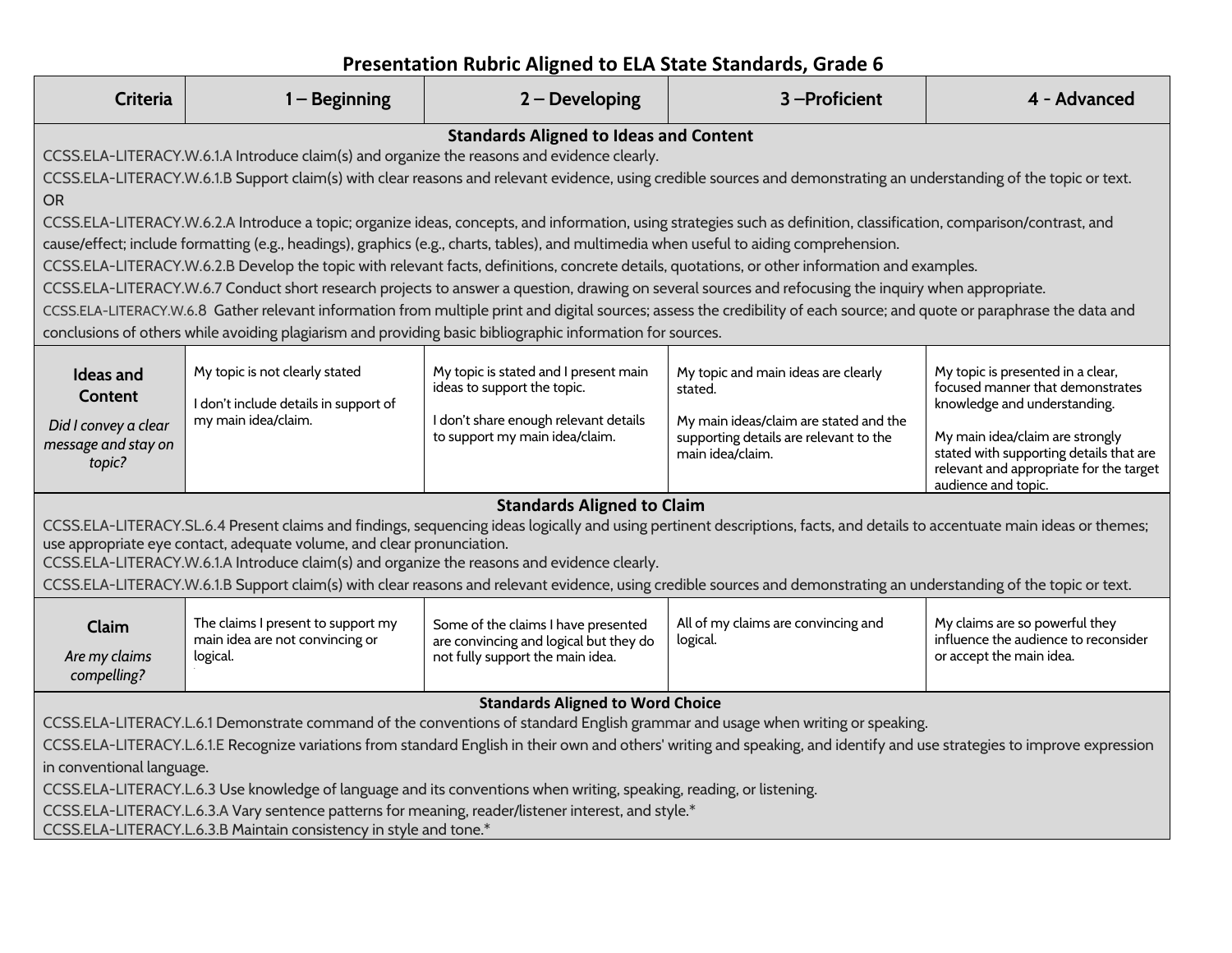| <b>Word Choice</b><br>Are my words and<br>phrases carefully<br>chosen to express?                                                                                                                                                                                                                                                                                                                                                                                                                                                                                                                                                                                                                                                                                                                                                                                                                                                                                                                                                                                                                          | My word choice is unclear or too<br>general.                                                                                                                                                                | My word choice is clear but lacks a<br>connection to the topic, purpose,<br>and/or audience.                                                                                                                                         | My word choice is clear and appropriate<br>for the topic, purpose, and audience.                                                                                                                                            | My word choice is powerful and adds<br>to the audience's understanding of the<br>topic.                                                                                                                                                     |
|------------------------------------------------------------------------------------------------------------------------------------------------------------------------------------------------------------------------------------------------------------------------------------------------------------------------------------------------------------------------------------------------------------------------------------------------------------------------------------------------------------------------------------------------------------------------------------------------------------------------------------------------------------------------------------------------------------------------------------------------------------------------------------------------------------------------------------------------------------------------------------------------------------------------------------------------------------------------------------------------------------------------------------------------------------------------------------------------------------|-------------------------------------------------------------------------------------------------------------------------------------------------------------------------------------------------------------|--------------------------------------------------------------------------------------------------------------------------------------------------------------------------------------------------------------------------------------|-----------------------------------------------------------------------------------------------------------------------------------------------------------------------------------------------------------------------------|---------------------------------------------------------------------------------------------------------------------------------------------------------------------------------------------------------------------------------------------|
| <b>Standards Aligned to Organization</b><br>CCSS.ELA-LITERACY.W.6.1.A Introduce claim(s) and organize the reasons and evidence clearly.<br>CCSS.ELA-LITERACY.W.6.1.C Use words, phrases, and clauses to clarify the relationships among claim(s) and reasons.<br>CCSS.ELA-LITERACY.W.6.1.E Provide a concluding statement or section that follows from the argument presented. OR<br>CCSS.ELA-LITERACY.W.6.2.A Introduce a topic; organize ideas, concepts, and information, using strategies such as definition, classification, comparison/contrast, and<br>cause/effect; include formatting (e.g., headings), graphics (e.g., charts, tables), and multimedia when useful to aiding comprehension.<br>CCSS.ELA-LITERACY.W.6.2.B Develop the topic with relevant facts, definitions, concrete details, quotations, or other information and examples.<br>CCSS.ELA-LITERACY.W.6.2.C Use appropriate transitions to clarify the relationships among ideas and concepts.<br>CCSS.ELA-LITERACY.W.6.2.F Provide a concluding statement or section that follows from the information or explanation presented. |                                                                                                                                                                                                             |                                                                                                                                                                                                                                      |                                                                                                                                                                                                                             |                                                                                                                                                                                                                                             |
| Organization<br>Is my presentation<br>easy to follow?                                                                                                                                                                                                                                                                                                                                                                                                                                                                                                                                                                                                                                                                                                                                                                                                                                                                                                                                                                                                                                                      | My presentation is missing an<br>introduction and/or a conclusion<br>which makes it difficult for my<br>audience to follow.                                                                                 | My presentation has an introduction<br>and a conclusion, but the lack of<br>transitions makes it difficult for my<br>audience to follow.                                                                                             | My presentation has an introduction,<br>transition between ideas, and a<br>conclusion so that my message can be<br>followed by my audience.                                                                                 | My presentation's organization adds<br>to my message: an introduction that<br>draws in the audience, smooth<br>transitions, and a conclusion that<br>reemphasizes my message.                                                               |
| <b>Standards Aligned to Delivery</b><br>CCSS.ELA-LITERACY.SL.6.6 Adapt speech to a variety of contexts and tasks, demonstrating command of formal English when indicated or appropriate. (See grade 6<br>Language standards 1 and 3 for specific expectations.)                                                                                                                                                                                                                                                                                                                                                                                                                                                                                                                                                                                                                                                                                                                                                                                                                                            |                                                                                                                                                                                                             |                                                                                                                                                                                                                                      |                                                                                                                                                                                                                             |                                                                                                                                                                                                                                             |
| <b>Delivery</b><br>Does my<br>presentation support<br>my message?                                                                                                                                                                                                                                                                                                                                                                                                                                                                                                                                                                                                                                                                                                                                                                                                                                                                                                                                                                                                                                          | I rarely or never look at my audience.<br>My gestures, posture, facial<br>expressions, and/or movement<br>distract from the presentation.<br>My voice keeps the audience from<br>understanding the message. | I look at my notes more than my<br>audience.<br>My gestures, posture, facial<br>expressions, and/or movements are<br>awkward during the presentation.<br>My voice is inconsistent: there are<br>moments of clarity and inaudibility. | I look at my audience more than my<br>notes.<br>My gestures, posture, facial expressions,<br>and movements fit the presentation.<br>My voice is clear and understandable.<br>(volume, rate, articulation,<br>pronunciation) | I look at my audience and use my<br>notes only as a guide.<br>My gestures, posture, facial<br>expressions, and movements add to<br>the presentation.<br>My voice is clear, understandable and<br>makes my presentation more<br>interesting. |
| <b>Standards Aligned to Presentation Aid(s)</b><br>CCSS.ELA-LITERACY.SL.6.5 Include multimedia components (e.g., graphics, images, music, sound) and visual displays in presentations to clarify information.                                                                                                                                                                                                                                                                                                                                                                                                                                                                                                                                                                                                                                                                                                                                                                                                                                                                                              |                                                                                                                                                                                                             |                                                                                                                                                                                                                                      |                                                                                                                                                                                                                             |                                                                                                                                                                                                                                             |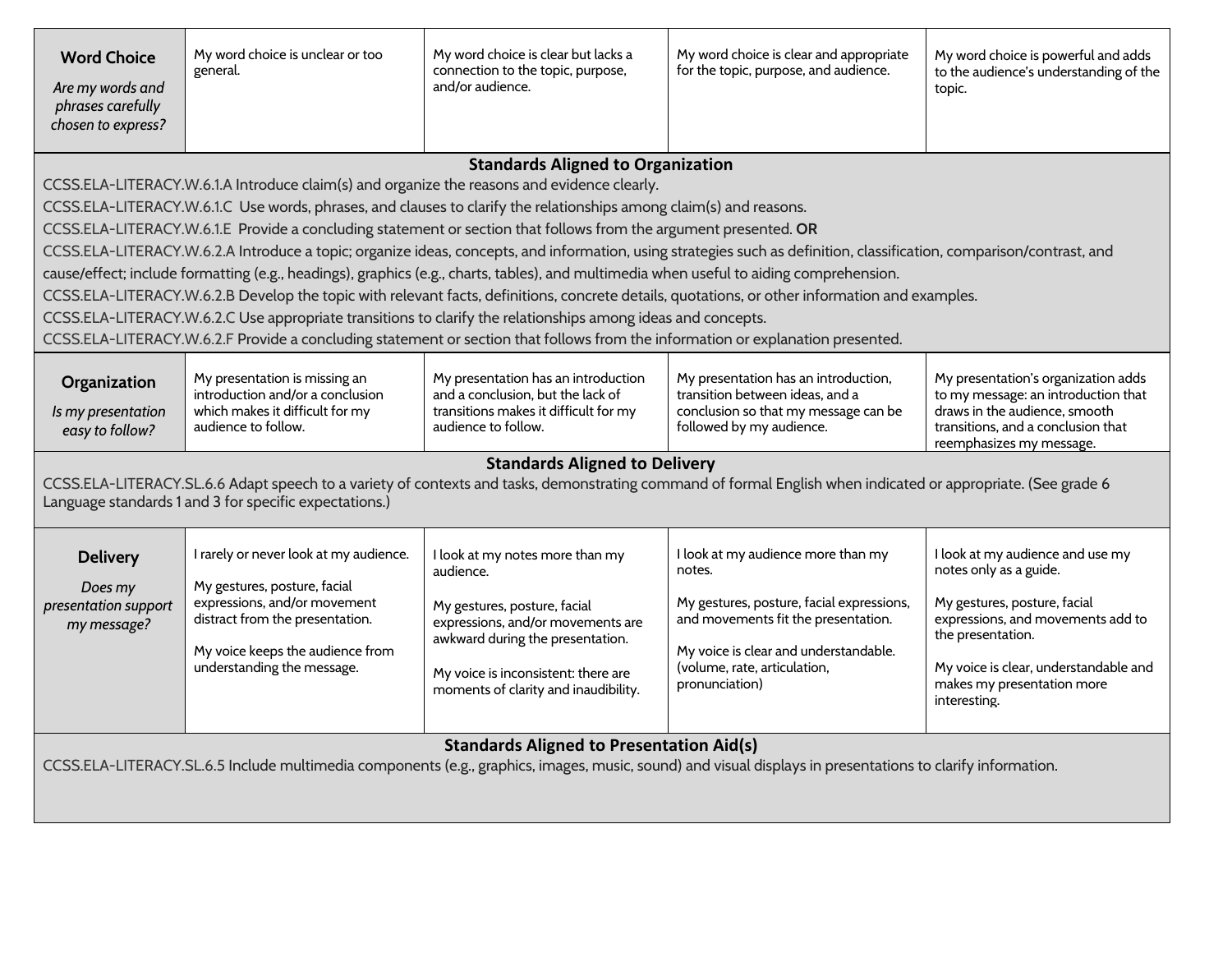| <b>Presentation</b><br>Aid(s)                                        | My presentation aids are<br>inappropriate, or distract from my<br>message. | My presentation aids support the<br>topic but generally do not add to my<br>message. | My presentation aids support the topic<br>and my message. | My presentation aid(s) support the<br>topic and my message, as well as adds<br>value through audience engagement |
|----------------------------------------------------------------------|----------------------------------------------------------------------------|--------------------------------------------------------------------------------------|-----------------------------------------------------------|------------------------------------------------------------------------------------------------------------------|
| Do my presentation<br>aid(s) support the<br>topic and my<br>message? |                                                                            |                                                                                      |                                                           | (e.g., use of humor, pose thought)<br>provoking questions, surveying,<br>including audio or video clips).        |